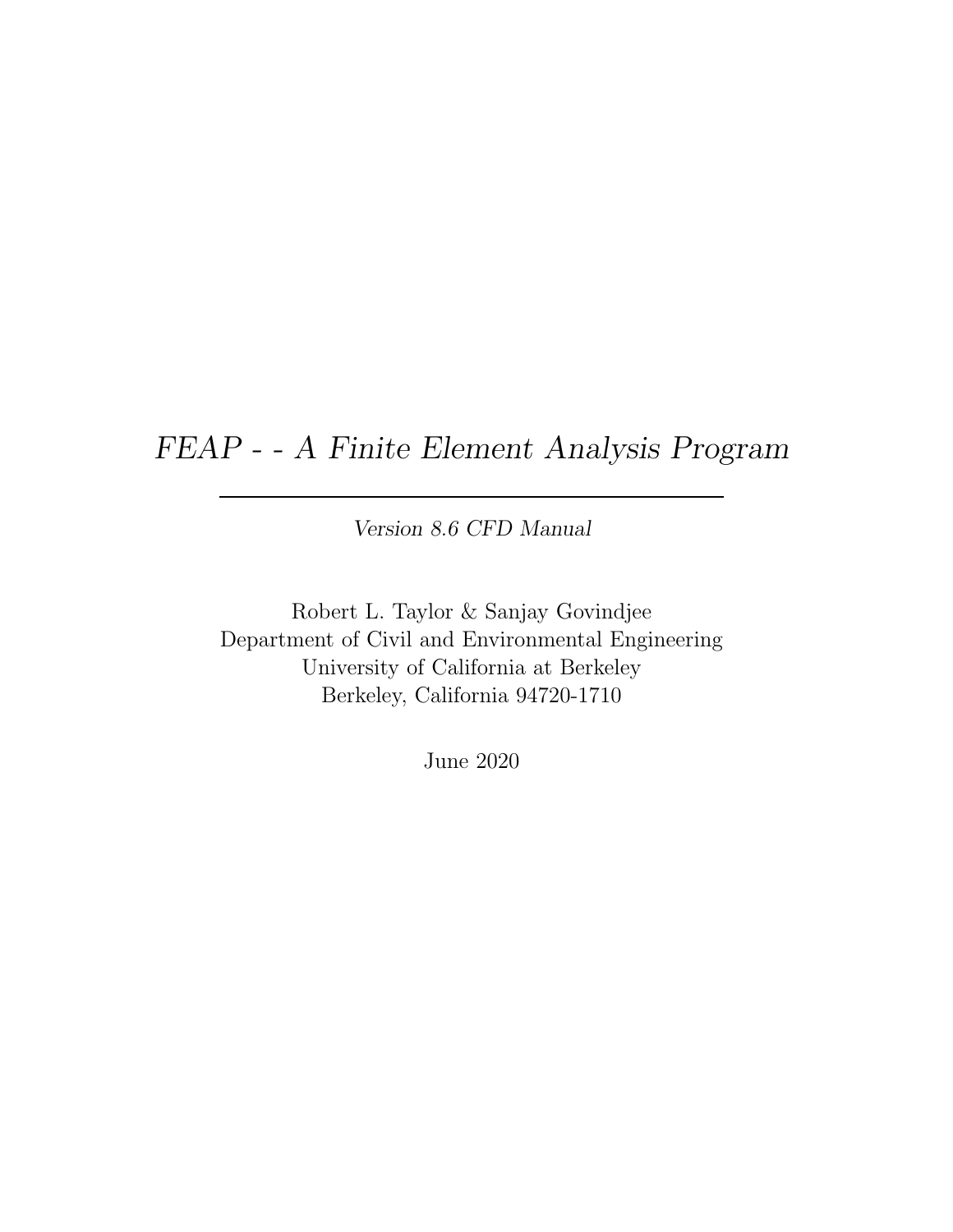# **Contents**

| $\mathbf{1}$   | <b>Computational Fluid Dynamics</b> |       |                                                                                                                                                                                                                                |                |  |  |  |  |
|----------------|-------------------------------------|-------|--------------------------------------------------------------------------------------------------------------------------------------------------------------------------------------------------------------------------------|----------------|--|--|--|--|
|                | 1.1                                 |       | Basic equations and weak form                                                                                                                                                                                                  | $\mathbf{1}$   |  |  |  |  |
|                |                                     | 1.1.1 | Basic equations in conserving form                                                                                                                                                                                             | $\mathbf{1}$   |  |  |  |  |
|                |                                     | 1.1.2 |                                                                                                                                                                                                                                | $\overline{2}$ |  |  |  |  |
|                |                                     | 1.1.3 | Linearization for a Newton solution                                                                                                                                                                                            | 3              |  |  |  |  |
|                |                                     | 1.1.4 | Incompressible Navier-Stokes equations                                                                                                                                                                                         | $\overline{4}$ |  |  |  |  |
|                | 1.2                                 |       |                                                                                                                                                                                                                                | $\overline{4}$ |  |  |  |  |
|                |                                     | 1.2.1 |                                                                                                                                                                                                                                | $\overline{5}$ |  |  |  |  |
|                |                                     | 1.2.2 |                                                                                                                                                                                                                                | 6              |  |  |  |  |
|                |                                     | 1.2.3 | Donea et al. solution $\ldots \ldots \ldots \ldots \ldots \ldots \ldots \ldots$                                                                                                                                                | $\overline{7}$ |  |  |  |  |
|                |                                     | 1.2.4 | Stabilization: Equal order interpolation                                                                                                                                                                                       | 8              |  |  |  |  |
|                |                                     | 1.2.5 | Taylor-Galerkin formulation $\ldots \ldots \ldots \ldots \ldots \ldots \ldots$                                                                                                                                                 | 9              |  |  |  |  |
| $\overline{2}$ | Material set data input<br>13       |       |                                                                                                                                                                                                                                |                |  |  |  |  |
|                | 2.1                                 |       |                                                                                                                                                                                                                                | 13             |  |  |  |  |
|                |                                     | 2.1.1 |                                                                                                                                                                                                                                | 14             |  |  |  |  |
|                |                                     | 2.1.2 |                                                                                                                                                                                                                                | 15             |  |  |  |  |
|                |                                     | 2.1.3 | Three-dimensional element types                                                                                                                                                                                                | 16             |  |  |  |  |
| 3              | Split algorithm solutions<br>19     |       |                                                                                                                                                                                                                                |                |  |  |  |  |
|                | 3.1                                 |       |                                                                                                                                                                                                                                | 19             |  |  |  |  |
|                |                                     | 3.1.1 | Donea <i>et al.</i> solution statements $\ldots \ldots \ldots \ldots \ldots \ldots$                                                                                                                                            | 20             |  |  |  |  |
|                | A Driven Cavity Input files<br>22   |       |                                                                                                                                                                                                                                |                |  |  |  |  |
|                | A.1                                 |       |                                                                                                                                                                                                                                | 23             |  |  |  |  |
|                | A.2                                 |       |                                                                                                                                                                                                                                | 25             |  |  |  |  |
|                | A.3                                 |       | Dohrmann-Bochev formulation (eds) is a series of the series of the series of the series of the series of the series of the series of the series of the series of the series of the series of the series of the series of the s | 27             |  |  |  |  |
|                | A.4                                 |       |                                                                                                                                                                                                                                | 29             |  |  |  |  |
|                |                                     |       |                                                                                                                                                                                                                                | 32             |  |  |  |  |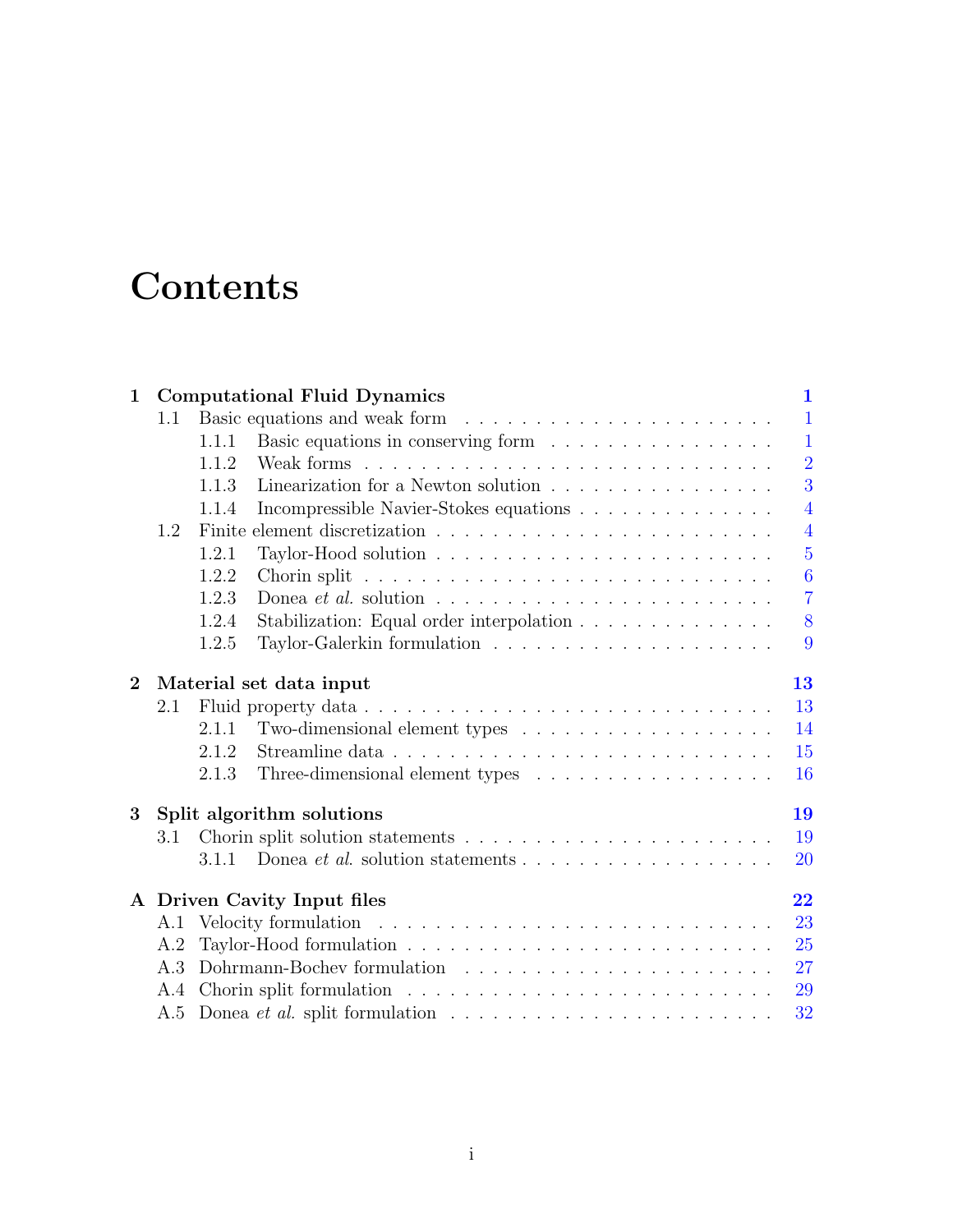# List of Figures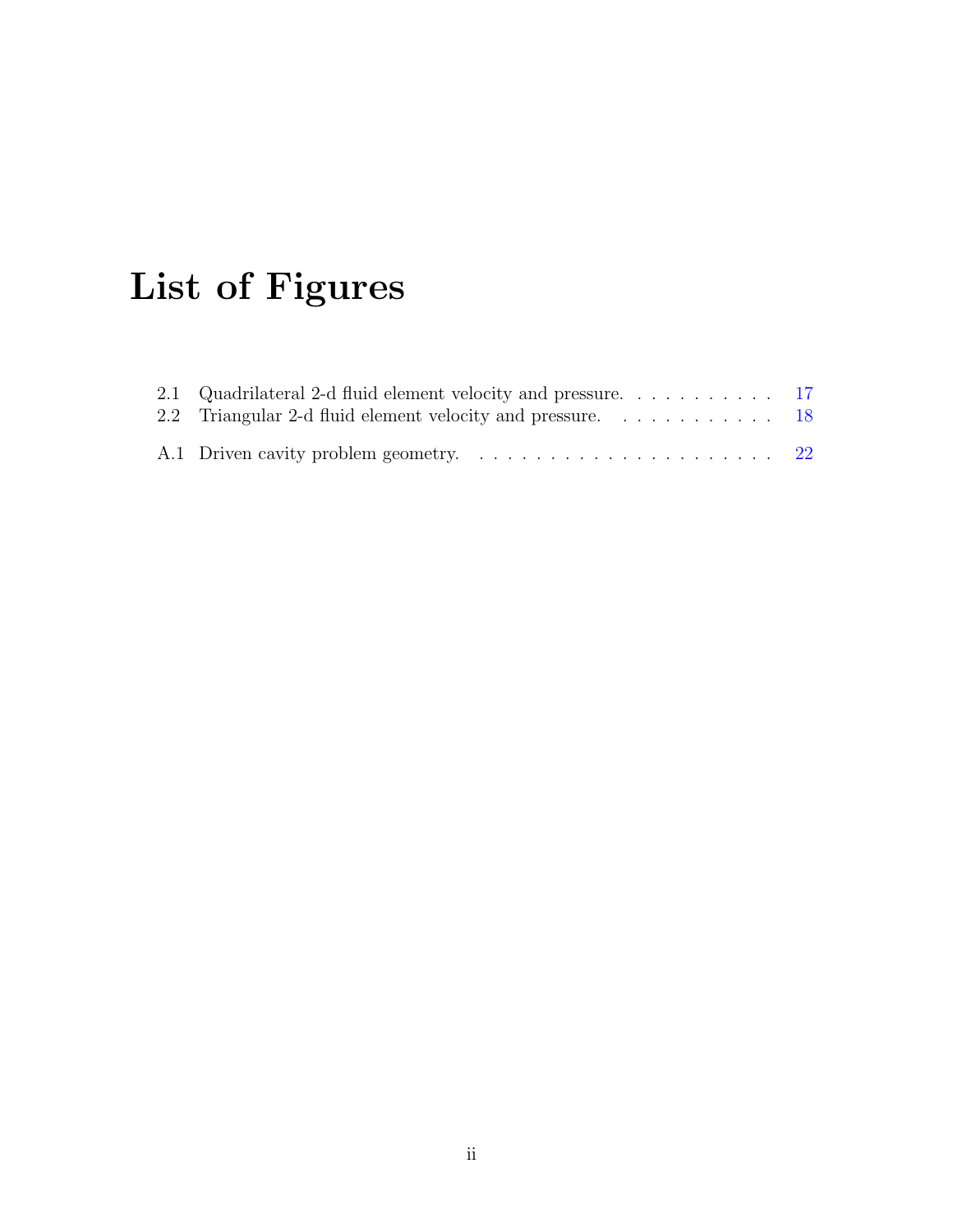# List of Tables

| 3.2 Matrix forms for 2-d Chorin split solutions. 20 |  |
|-----------------------------------------------------|--|
|                                                     |  |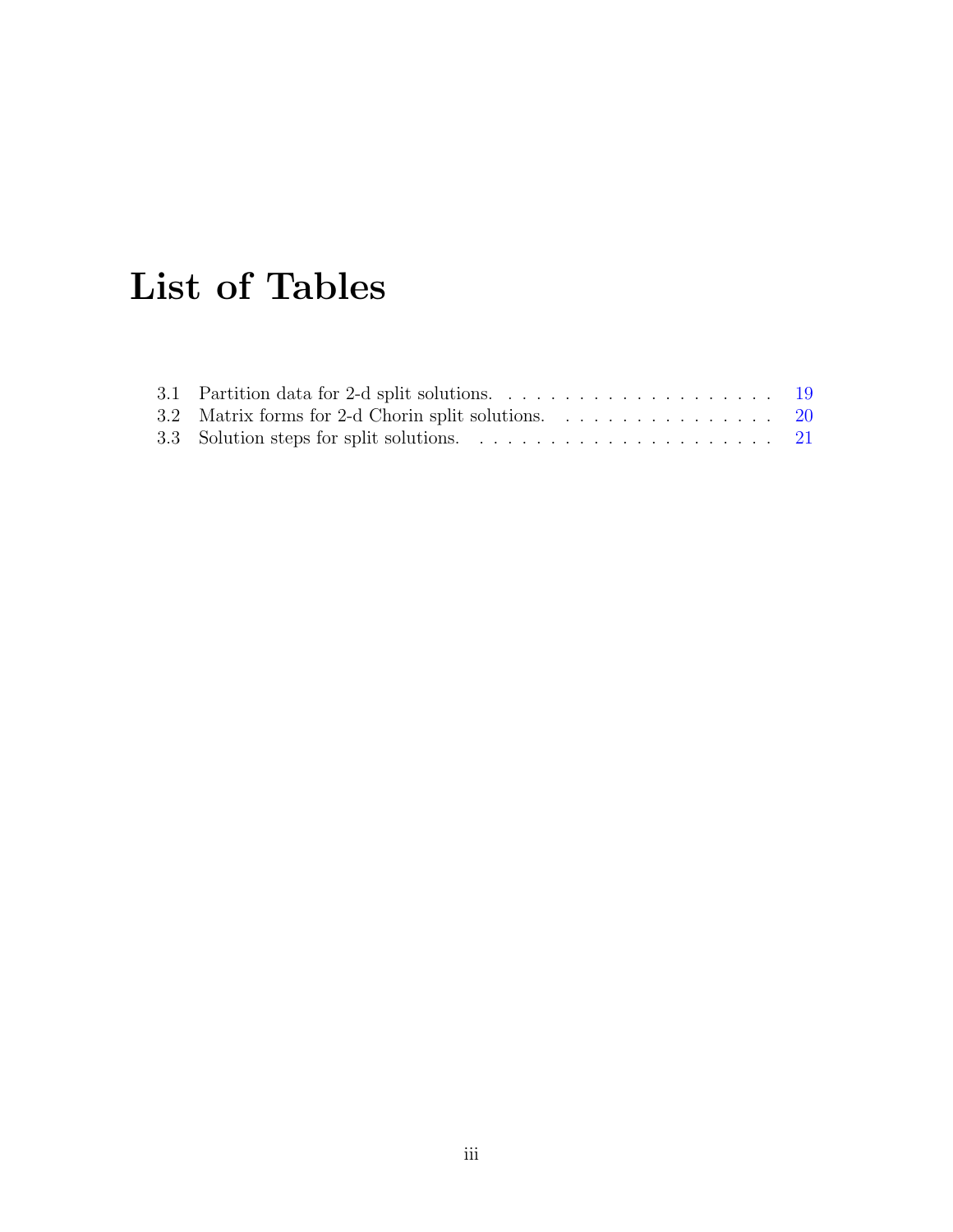## <span id="page-4-4"></span><span id="page-4-0"></span>Chapter 1

## Computational Fluid Dynamics

The solution of fluid dynamics problems involves dealing with complex non-linear problems. The only form considered here is the Navier-Stokes theory using velocity and pressure dependent variables. The numerical solution is generally called Computational Fluid Dynamics or merely CFD.

In this chapter we summarize the basic theory and describe some discretization forms for the velocity and pressure. Chapter 2 describes the input of the material set data for solution using FEAP. The description of other aspects of mesh input is described in the FEAP User Manual [\[1\]](#page-38-0).

Chapter 3 summarizaes the use of the split algorithm to solve problems formulated by the Chorin and Donea formulations.

### <span id="page-4-1"></span>1.1 Basic equations and weak form

#### <span id="page-4-2"></span>1.1.1 Basic equations in conserving form

The governing equations for fluid dynamics may be written as

<span id="page-4-3"></span>
$$
\frac{\partial \mathbf{\Phi}}{\partial t} + \frac{\partial \mathbf{F}_i}{\partial x_i} - \frac{\partial \mathbf{G}_i}{\partial x_i} - \mathbf{Q} = \mathbf{0}
$$
 (1.1)

where the individual terms are given by

$$
\mathbf{\Phi} = \begin{Bmatrix} \rho u_a \\ c^{-2} p \end{Bmatrix} \tag{1.2a}
$$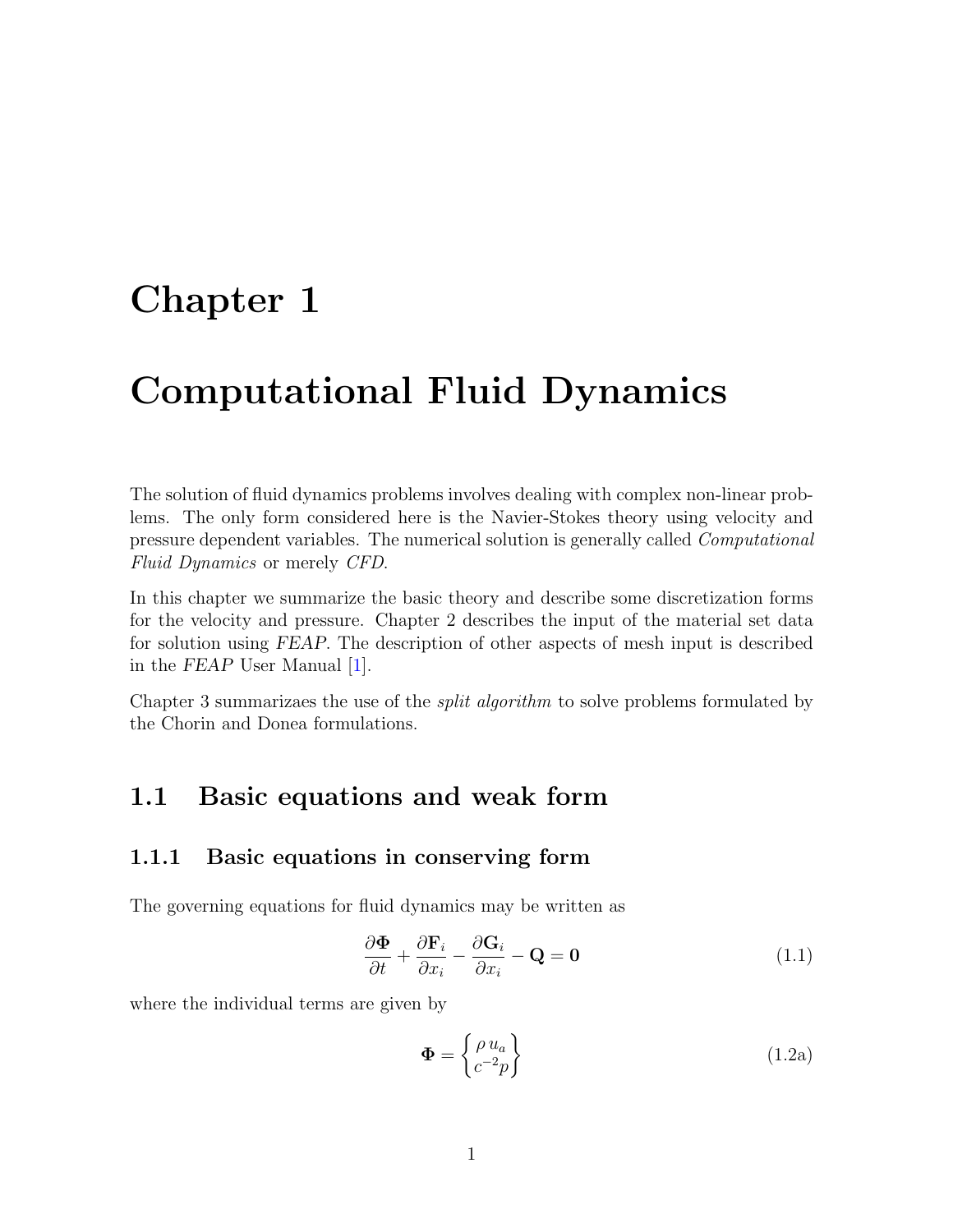<span id="page-5-3"></span>with  $c^2 = K/\rho$ ,  $u_a$  are the velocity components for a range over the spatial dimension of the problem. The other relations are

$$
\mathbf{F}_{i} = \begin{Bmatrix} \rho \, u_{a} \, u_{i} \\ \rho \, u_{i} \end{Bmatrix} \tag{1.2b}
$$

$$
\mathbf{G}_{i} = \begin{Bmatrix} -\delta_{ai} p + \tau_{ai} \\ 0 \end{Bmatrix}
$$
 (1.2c)

and

$$
\mathbf{Q} = \begin{Bmatrix} \rho \, g_a \\ 0 \end{Bmatrix} \tag{1.2d}
$$

In the above the terms

$$
u_a u_i \rightarrow \begin{Bmatrix} u_1 u_i \\ u_2 u_i \\ u_3 u_i \end{Bmatrix}
$$
 (1.2e)

and similar for other terms involving the a subscript.

For cases of constant density, the expansion for  $F_i$  leads to

<span id="page-5-1"></span>
$$
\frac{\partial \mathbf{F}_i}{\partial x_i} = \begin{Bmatrix} \rho \left( u_a u_{i,i} + u_{a,i} u_i \right) \\ \rho u_{i,i} \end{Bmatrix} \tag{1.3}
$$

and for incompressible cases where  $c \to \infty$  [\(1.3\)](#page-5-1) may be simplified to

$$
\frac{\partial \mathbf{F}_i}{\partial x_i} = \begin{Bmatrix} \rho \, u_{a,i} \, u_i \\ \rho \, u_{i,i} \end{Bmatrix} \tag{1.4}
$$

This sometimes referred to as the *non-conservative form*. In the sequel the derivations are generally given in the full, or conservative form of the equations. However, in discretizing we shall make approximations that are equivalent to those of the nonconservative form.

#### <span id="page-5-0"></span>1.1.2 Weak forms

The weak form form  $(1.1)$  is given by

$$
G(u_i, p) = \int_V \left[ \delta u_a \quad \delta p \right] \left[ \frac{\partial \Phi}{\partial t} + \frac{\partial \mathbf{F}_i}{\partial x_i} - \frac{\partial \mathbf{G}_i}{\partial x_i} - \mathbf{Q} \right] dV = 0 \tag{1.5}
$$

<span id="page-5-2"></span>for which the  $\mathbf{G}_i$  term is integrated by parts to give the from from which  $C_0$  functions may be used to approximate the velocities  $u_a$ , giving

$$
G(u_i, p) = \int_V \left[ \delta u_a \quad \delta p \right] \left[ \frac{\partial \Phi}{\partial t} + \frac{\partial \mathbf{F}_i}{\partial x_i} - \mathbf{Q} \right] dV
$$
  
+ 
$$
\int_V \delta \epsilon_{ai} \left[ -\delta_{ai} p + \tau_{ai} \right] dV - \int_{\Gamma_t} \delta u_a \bar{t}_a dA = 0
$$
 (1.6a)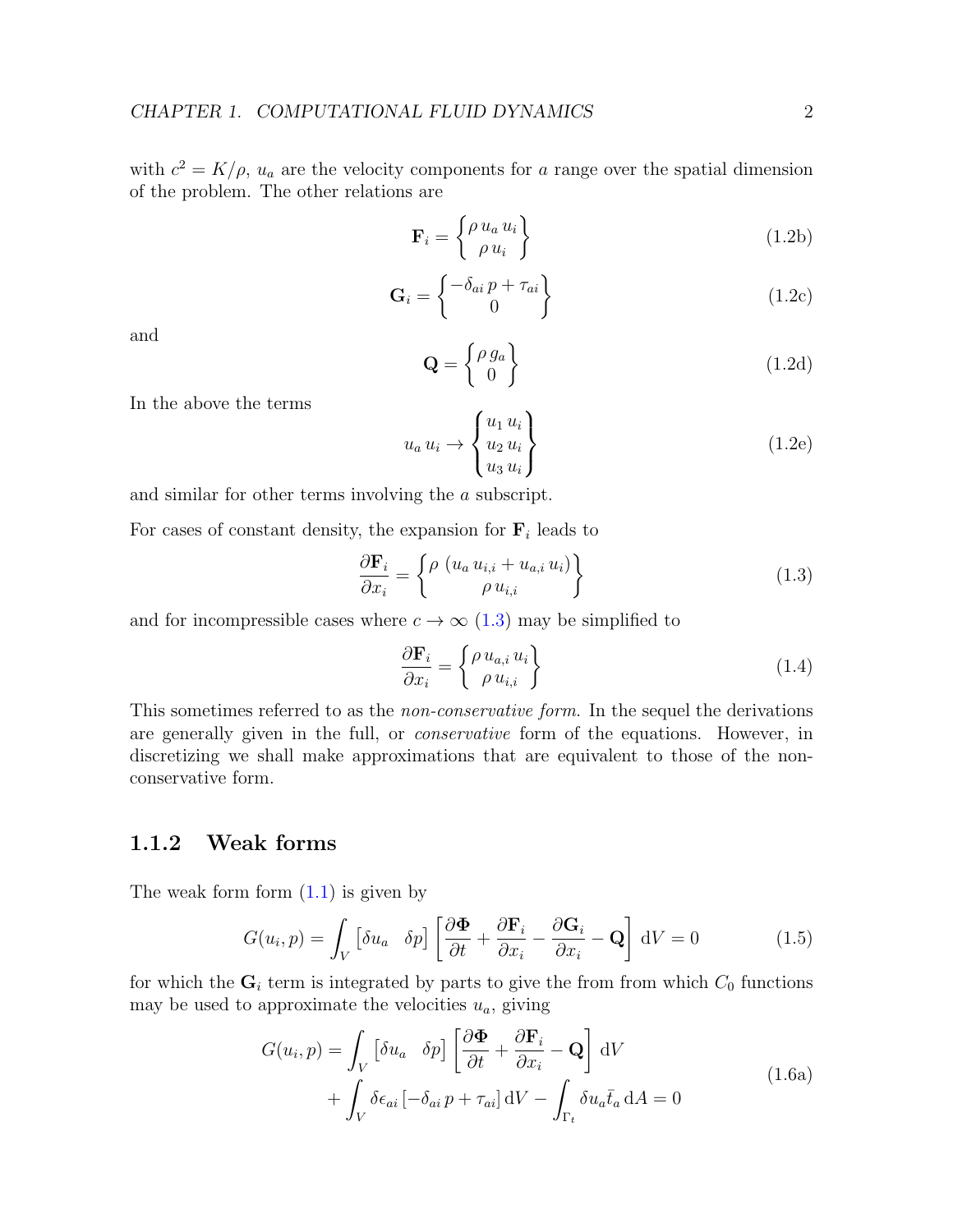<span id="page-6-4"></span>where

$$
\epsilon_{ij} = \frac{1}{2} \left( \frac{\partial u_i}{\partial x_j} + \frac{\partial u_j}{\partial x_i} \right) \tag{1.6b}
$$

with a similar expression for its variation and

$$
\tau_{ij} = 2\,\mu \, \left(\epsilon_{ij} - \frac{1}{3} \,\delta_{ij} \epsilon_{kk}\right) \tag{1.6c}
$$

defines the viscous deviatoric stresses for a linear Newtonian fluid.

### <span id="page-6-0"></span>1.1.3 Linearization for a Newton solution

To construct a Newton solution to the above it is necessary to linearize [\(1.6a\)](#page-5-2). Accordingly, the result gives

<span id="page-6-1"></span>
$$
dG = \int_{V} \left[ \delta u_a \quad \delta p \right] \left[ \frac{\partial d\Phi}{\partial t} + \frac{\partial d\mathbf{F}_i}{\partial x_i} \right] dV + \int_{V} \delta \epsilon_{ai} \left[ -\delta_{ai} dp + d\tau_{ai} \right] dV \tag{1.7a}
$$

where

$$
d\Phi = \begin{cases} \rho \, du_a \\ c^{-2} \, dp \end{cases}
$$
  
\n
$$
d\mathbf{G}_i = \begin{cases} \delta_{ai} \, dp + d\tau_{ai} \\ 0 \end{cases}
$$
  
\n
$$
d\mathbf{F}_i = \begin{cases} \rho \, (du_a \, u_i + u_a \, du_i) \\ \rho u_i \end{cases}
$$
\n(1.7b)

Expanding [\(1.6a\)](#page-5-2) for the pairs of equations yields for the velocity weak form

$$
G_u = \int_V \delta u_a \left[ (\rho \dot{u}_a - g_a) + \rho (u_a u_i)_{,i} \right] dV
$$
  
+ 
$$
\int_V \delta \epsilon_{ai} (-\delta_{ai} p + \tau_{ai}) dV - \int_{\Gamma_t} \delta u_a \bar{t}_a dA = 0
$$
 (1.8a)

and the continuity weak form

<span id="page-6-2"></span>
$$
G_p = \int_V \delta p \left[ K^{-1} \dot{p} + u_{i,i} \right] dV = 0 \qquad (1.8b)
$$

Similarly, splitting the linearizations in [\(1.7a\)](#page-6-1) gives

$$
dG_u = \int_V \delta u_a \left[ \rho \, d\dot{u}_a + \rho \, d \left( u_a u_i \right)_{,i} \right] \, dV
$$
  
+ 
$$
\int_V \delta d\epsilon_{ai} \left( -\delta_{ai} p + \tau_{ai} \right) \, dV
$$
 (1.9a)

and

<span id="page-6-3"></span>
$$
dG_p = \int_V \delta p \left[ K^{-1} \, d\dot{p} + du_{i,i} \right] \, dV \tag{1.9b}
$$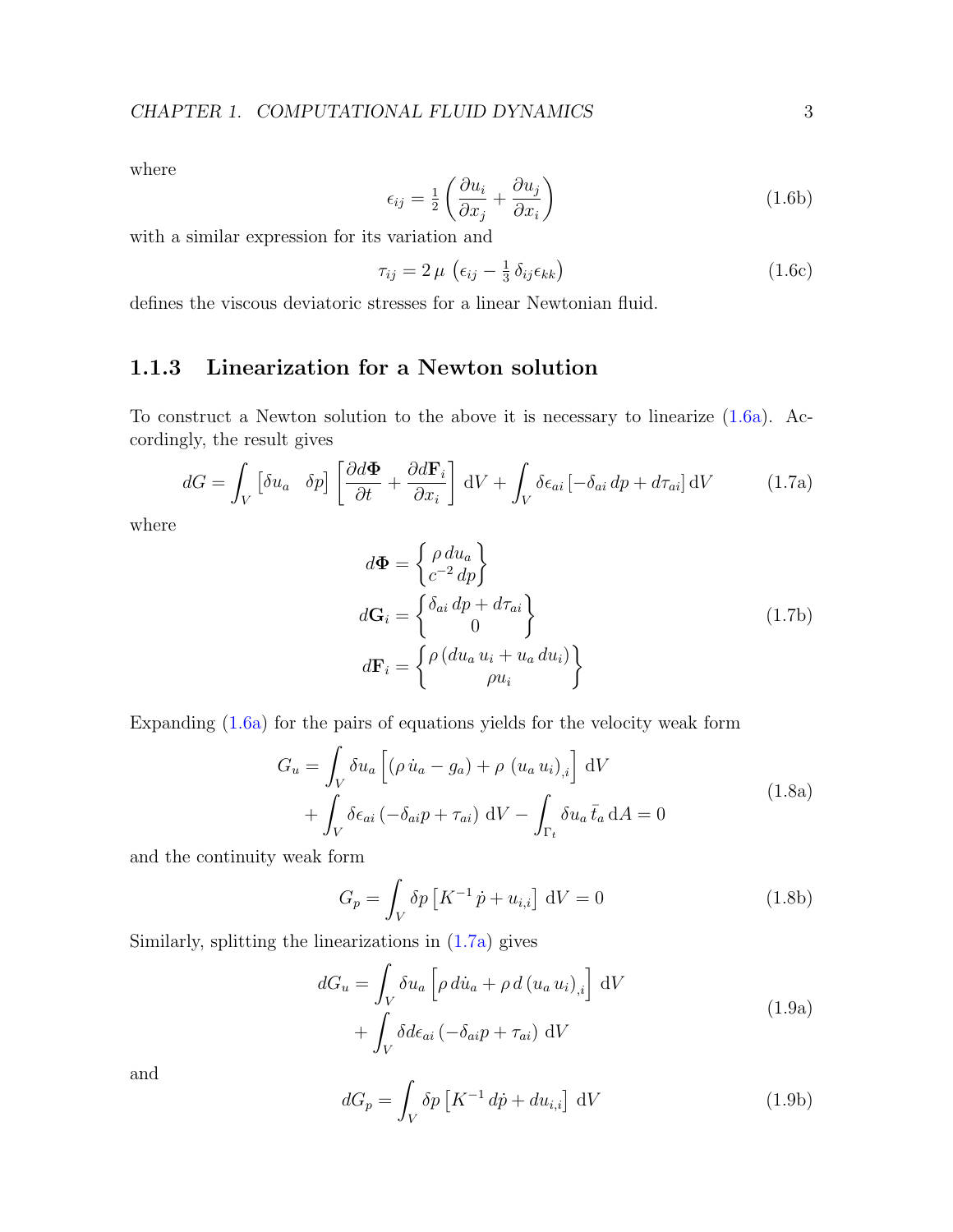#### <span id="page-7-5"></span><span id="page-7-0"></span>1.1.4 Incompressible Navier-Stokes equations

For an incompressible material  $K \to \infty$  (and thus  $c \to \infty$ ) and the pressure rate term may be dropped. Changing the sign on  $(1.8b)$  and  $(1.9b)$  results in symmetry of the pressure-volume rate term. In this case the pair of weak forms may be written as:

$$
G_u = \int_V \delta u_a \left[ (\rho \dot{u}_a - g_a) + \rho (u_a u_i)_{,i} \right] dV
$$
  
+ 
$$
\int_V \delta \epsilon_{ai} (-\delta_{ai} p + \tau_{ai}) dV - \int_{\Gamma_t} \delta u_a \bar{t}_a dA = 0
$$
 (1.10a)

<span id="page-7-2"></span>and

<span id="page-7-4"></span>
$$
G_p = -\int_V \delta p \, u_{i,i} \, \mathrm{d}V = 0 \tag{1.10b}
$$

### <span id="page-7-1"></span>1.2 Finite element discretization

The velocity  $u_a$  and its variation are interpolated using an isoparametric approximation with approximations expressed in direct (matrix) notation as

$$
\mathbf{x} = N_{\alpha}^{(u)}(\boldsymbol{\xi}) \tilde{\mathbf{x}}_{\alpha} \n\mathbf{u} = N_{\alpha}^{(u)}(\boldsymbol{\xi}) \tilde{\mathbf{u}}_{\alpha} \n\delta \mathbf{u} = N_{\alpha}^{(u)}(\boldsymbol{\xi}) \delta \tilde{\mathbf{u}}_{\alpha}
$$
\n(1.11a)

The pressure has no derivatives and may be approximated by either a piecewise continuous or continuous approximation where

$$
p = N_{\gamma}^{(p)} \tilde{p}_{\gamma} \n\delta p = N_{\gamma}^{(p)} \delta \tilde{p}_{\gamma}
$$
\n(1.11b)

Using these in  $(1.10a)$  $(1.10a)$  $(1.10a)$  and introducing Voigt notation yields<sup>1</sup> Details on shape functions and basic finite element schemes uses may be found in References [\[2\]](#page-38-1) and [\[3\]](#page-38-2).

$$
G_u = \delta \tilde{\mathbf{u}}_{\alpha}^T \int_V N_{\alpha}^{(u)} \left[ \left( \rho N_{\beta}^{(u)} \dot{\tilde{\mathbf{u}}}_{\beta} - \mathbf{g} \right) + \rho \left( \boldsymbol{\nabla} \mathbf{u} \right) \mathbf{u} \right] dV + \delta \tilde{\mathbf{u}}_{\alpha}^T \int_V \mathbf{B}_{\alpha}^T \left( -\mathbf{m} \, p + \boldsymbol{\tau} \right) dV - \delta \tilde{\mathbf{u}}_{\alpha}^T \int_{\Gamma_2} N_{\alpha}^{(u)} \, \mathbf{\bar{t}} dA = 0
$$
\n(1.12a)

Similarly in [\(1.10b\)](#page-7-4) one obtains

$$
G_p = -\delta p_\gamma \int_V N_\gamma^{(p)} \mathbf{m}^T \mathbf{B}_\beta \tilde{\mathbf{u}}_\beta \, dV = 0 \tag{1.12b}
$$

<span id="page-7-3"></span><sup>&</sup>lt;sup>1</sup>The direct notation ( $\nabla$ **u**) **u** equals  $u_i u_{a,i}$  in direction a using index notation.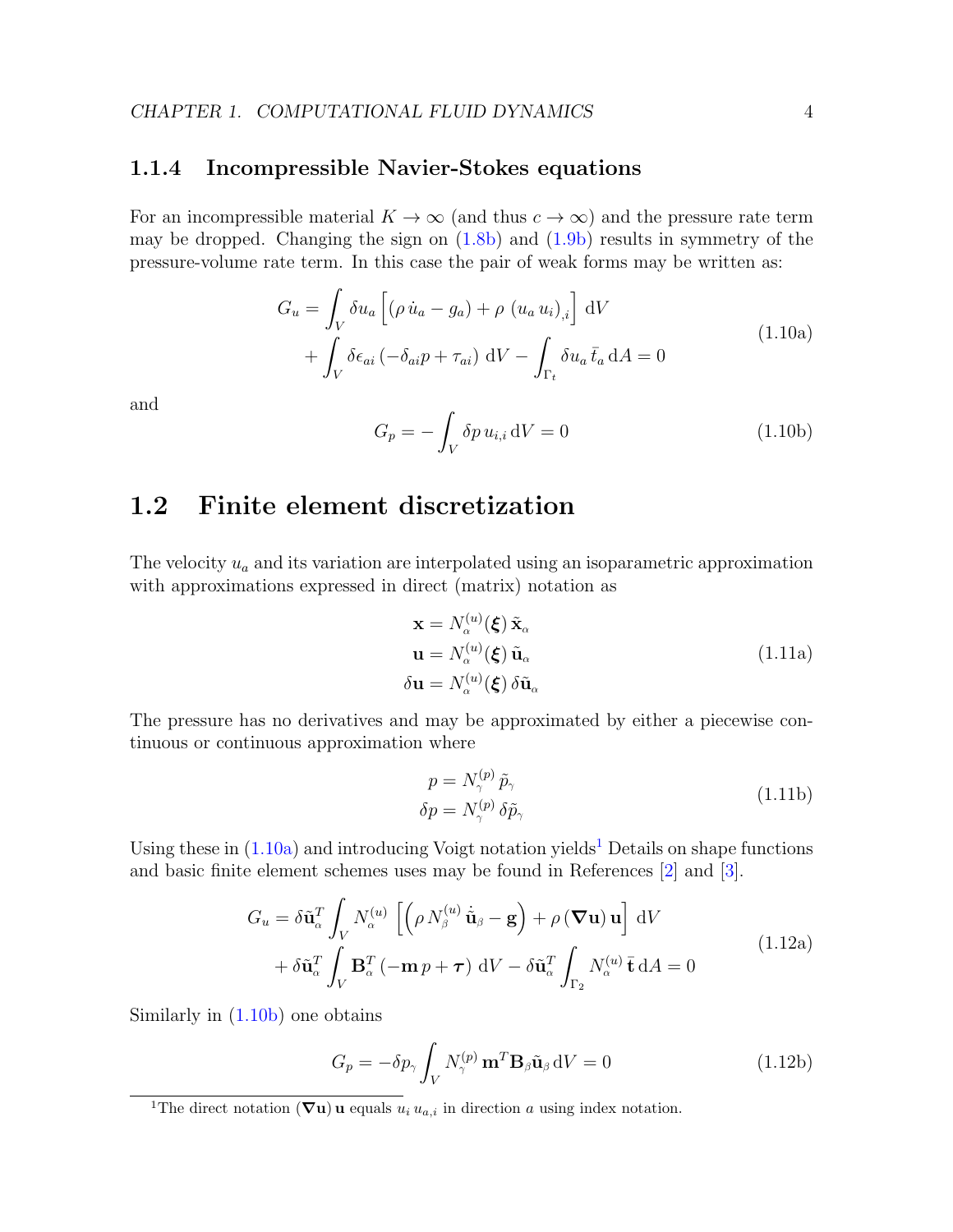<span id="page-8-2"></span>These equations are supplemented by the velocity boundary condition

$$
\mathbf{u} = \bar{\mathbf{u}} \quad \text{on} \quad \Gamma_1 \tag{1.12c}
$$

The evaluation of the integrals leads to the following arrays:

$$
\mathbf{M}_{\alpha\beta} = \int_{V} N_{\alpha}^{(u)} \rho N_{\beta}^{(u)} dV \mathbf{I}
$$
  
\n
$$
\mathbf{A}_{\alpha} = \int_{V} N_{\alpha}^{(u)} \nabla \mathbf{u} \mathbf{u} dV
$$
  
\n
$$
\mathbf{P}_{\alpha} = \int_{V} \mathbf{B}_{\alpha}^{T} \boldsymbol{\tau} dV
$$
  
\n
$$
\mathbf{C}_{\alpha\gamma} = \int_{V} \mathbf{m}^{T} \mathbf{B}_{\alpha} N_{\gamma}^{(p)} dV = \int_{V} \mathbf{b}_{\alpha} N_{\gamma}^{(p)} dV
$$
  
\n
$$
\mathbf{f}_{\alpha} = \int_{V} N_{\alpha}^{(u)} \mathbf{g} dV + \int_{\Gamma_{2}} N_{\alpha}^{(u)} \mathbf{\bar{t}} dA
$$
\n(1.13)

where  $\mathbf{b}_{\alpha} = [N_{\alpha,1}^{(u)}]$  $N_{\alpha,1}^{(u)}, N_{\alpha,2}^{(u)}, N_{\alpha,3}^{(u)}]^T$ , the volume change derivatives. This allows the equations to be written as

$$
\mathbf{M}_{\alpha\beta}\dot{\tilde{\mathbf{u}}}_{\beta} + \mathbf{A}_{\alpha}(\mathbf{u}) - \mathbf{C}_{\alpha\gamma}\tilde{p}_{\gamma} + \mathbf{P}_{\alpha}(\mathbf{u}) = \mathbf{f}_{\alpha} \n-\mathbf{C}_{\gamma\beta}^T\tilde{\mathbf{u}}_{\beta} = \mathbf{0}
$$
\n(1.14)

<span id="page-8-1"></span>with the additional requirement  $\mathbf{u} = \bar{u}$  on  $\Gamma_1$ . Note that the equations also use  $\delta \mathbf{u} = \mathbf{0}$ on  $\Gamma_1$ .

#### <span id="page-8-0"></span>1.2.1 Taylor-Hood solution

The Taylor-Hood approach uses a continuous interpolation for both the velocity and the pressure  $|4|$ . The continuous pressure is assumed one order lower than that for the velocity, thus, the lowest order is a quadratic order velocity with a linear order pressure. The method may be used for either steady state or transient solutions. The method is monolithic and commonly uses a Newton method to solve the non-linear equations. Accordingly, a linearization of [\(1.14\)](#page-8-1) about the current solution yields

$$
\mathbf{M}_{\alpha\beta}d\dot{\tilde{\mathbf{u}}}_{\beta} - \mathbf{C}_{\alpha\gamma}\tilde{p}_{\gamma} + \mathbf{K}_{\alpha\beta}d\tilde{\mathbf{u}}_{\beta} = \mathbf{R}_{\alpha} \n-\mathbf{C}_{\gamma\beta}^{T}d\tilde{\mathbf{u}}_{\beta} = \mathbf{r}_{\gamma}
$$
\n(1.15)

A discrete time integration method is introduced that permits

$$
d\dot{\tilde{\mathbf{u}}}_{\beta} = c_1 d\tilde{\mathbf{u}}_{\beta} \tag{1.16}
$$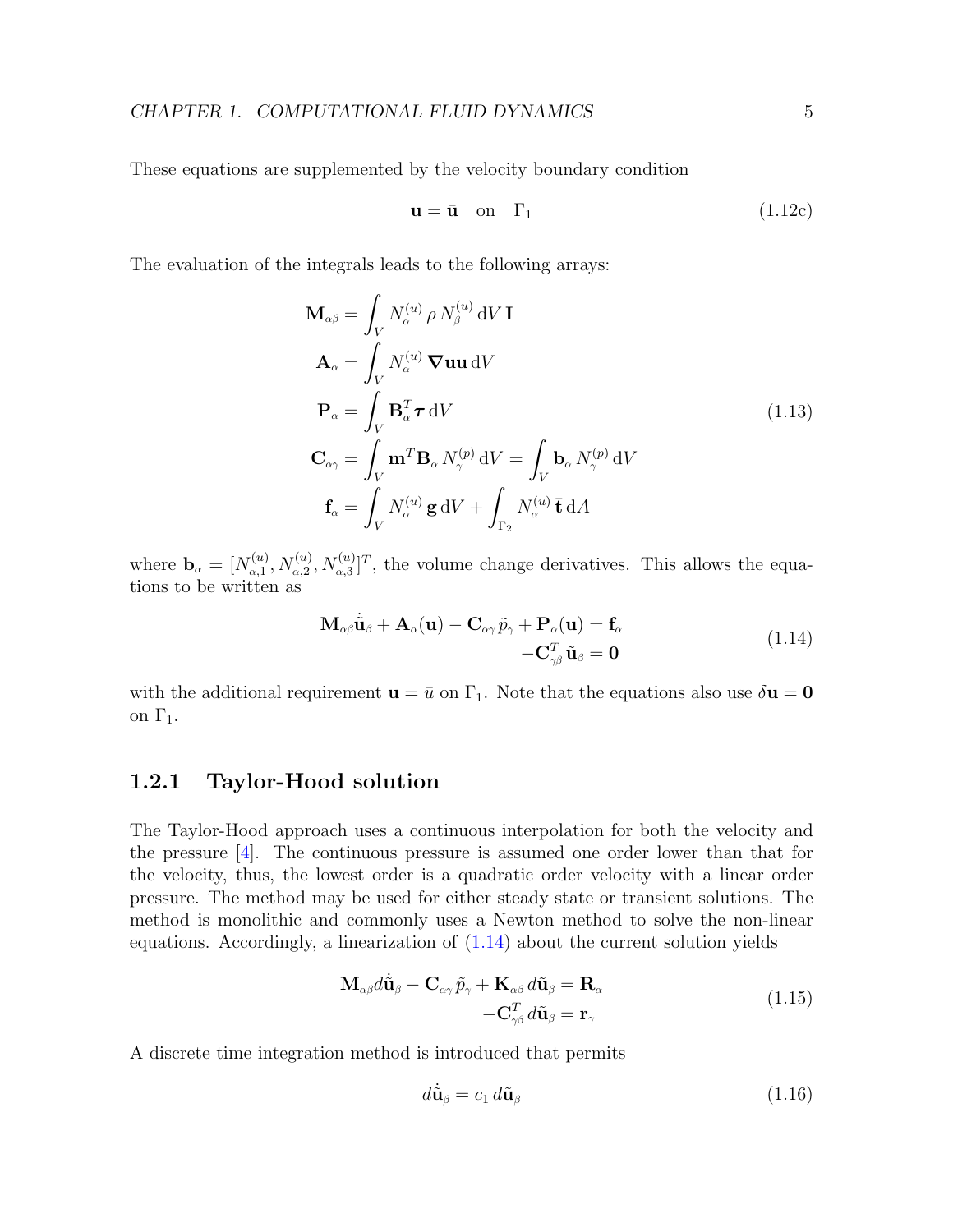<span id="page-9-6"></span>where  $c_1 = O(1/\Delta t)$  the discrete time increment. The residuals  $\mathbf{R}_{\alpha}$  and  $\mathbf{r}_{\gamma}$  result from moving all theterms in [\(1.14\)](#page-8-1) to the right hand side of the equal sign. The set of matrix equations for the solution may then be written as

$$
\begin{bmatrix}\n(c_1 \mathbf{M}_{\alpha\beta} + \mathbf{K}_{\alpha\beta}) & -\mathbf{C}_{\alpha\gamma} \\
-\mathbf{C}_{\delta\beta}^T & \mathbf{0}\n\end{bmatrix}\n\begin{Bmatrix}\nd\tilde{\mathbf{u}}_{\beta} \\
d\tilde{p}_{\gamma}\n\end{Bmatrix} = \n\begin{Bmatrix}\n\mathbf{R}_{\alpha} \\
\mathbf{r}_{\delta}\n\end{Bmatrix}
$$
\n(1.17)

#### <span id="page-9-0"></span>1.2.2 Chorin split

<span id="page-9-1"></span>The incompressible Navier-Stokes equations are given by

$$
\rho \dot{u}_a + \rho (u_a u_i)_{,i} - \tau_{ia,i} + p_{,a} = g_a
$$
  
\n
$$
u_{i,i} = 0
$$
\n(1.18)

The Chorin split consists of discretizing in time and spitting the first of [\(1.18\)](#page-9-1) as (see Chorin  $[5]$ )

$$
\frac{\rho}{\Delta t}(u_a^* - u_a^n) = \tau_{ia,i}^n - \rho(u_a^n u_i^n)_{,i} \n\frac{\rho}{\Delta t}(u_a^{n+1} - u_a^*) = -p_a^{n+1} + g_a
$$
\n(1.19)

<span id="page-9-2"></span>where  $(\cdot)^n$  denotes an approximation at time  $t_n$ . The second of  $(1.19)$  may be solve once the pressure is known. Taking the divergence of this equation and using the second of [\(1.18\)](#page-9-1) yields

$$
-\frac{\rho}{\Delta t}u_{a,a}^{\star} = -p_{,aa}^{n+1} + g_a
$$
\n(1.20)

which yields a Poisson equation for the pressure at time  $t_{n+1}$ .

<span id="page-9-3"></span>The above system may be discretized to obtain a three step solution scheme similar to the Donea et al. scheme above, however, the split is performed on the strong form of the time discretized equations. Thus one has the weak forms

$$
\int_{V} \delta u_{a} \left[ \frac{\rho}{\Delta t} \left( u_{a}^{\star} - u_{a}^{n} \right) + \rho (u_{a}^{n} u_{i}^{n})_{,i} \right] dV
$$
\n
$$
+ \int_{V} \delta \epsilon_{ai} \tau_{ai}^{n} dV - \int_{\Gamma_{t}} \delta u_{a} \bar{t}_{a} dA = 0
$$
\n(1.21a)

<span id="page-9-5"></span>
$$
\int_{V} \delta p_{,a} p_{,a}^{n+1} \, \mathrm{d}V + \int_{V} \delta p \, \frac{\rho}{\Delta t} u_{a,a}^{\star} \, \mathrm{d}V - \int_{\Gamma_q} \delta p \, n_a \, \bar{p}_{,a} \, \mathrm{d}A = 0 \tag{1.21b}
$$

<span id="page-9-4"></span>and

$$
\int_{V} \delta u_{a} \left[ \frac{\rho}{\Delta t} \left( u_{a}^{n+1} - u_{a}^{\star} \right) - g_{a} \right] dV - \int_{V} \delta u_{a,a} p^{n+1} dV
$$
\n
$$
+ \int_{\Gamma_{p}} \delta u_{a} n_{a} \bar{p} dA = 0
$$
\n(1.21c)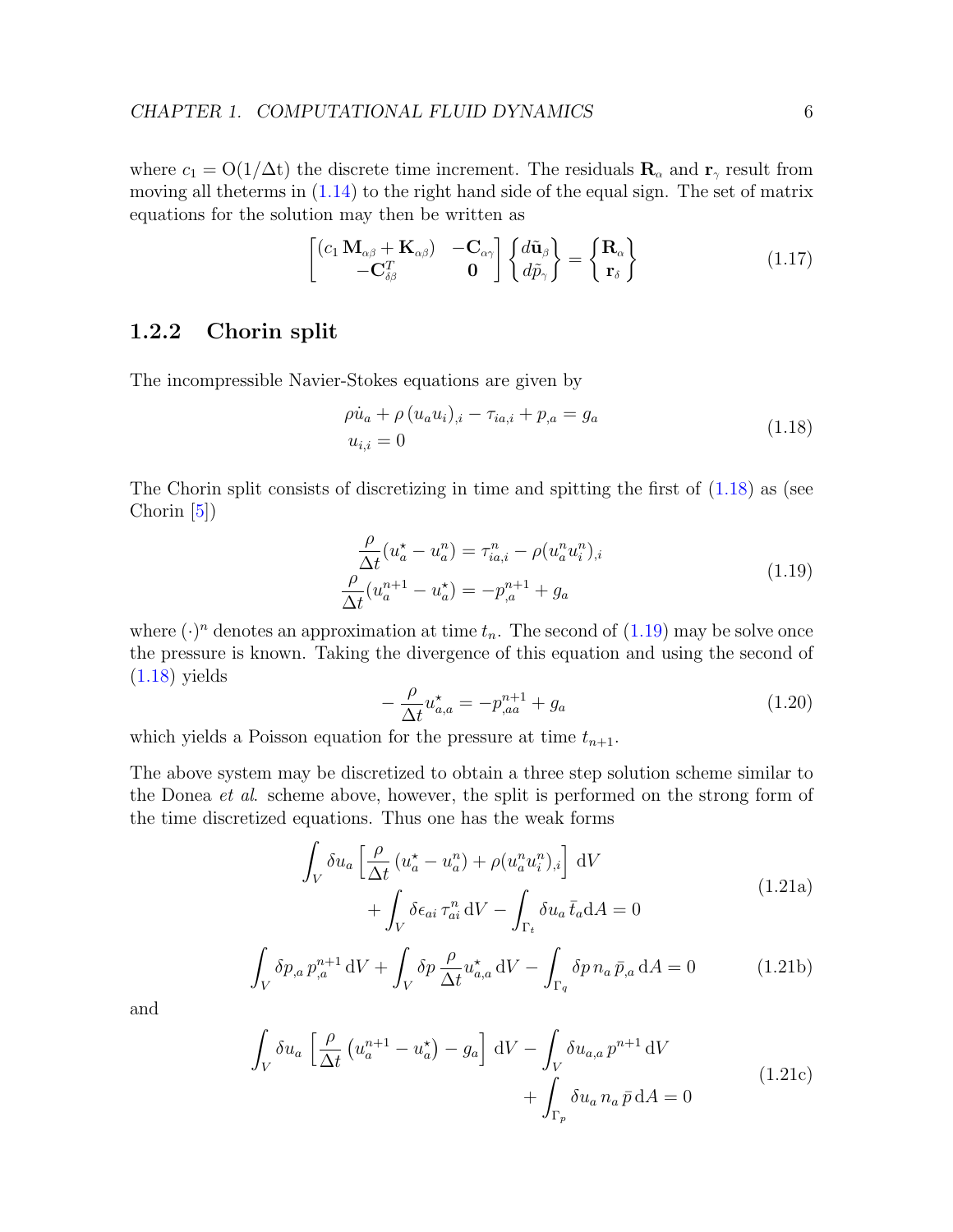<span id="page-10-4"></span>Introducing the finite element discretization, the solution of  $(1.21a)$  and  $(1.21c)$  are identical to  $(1.25)$  and  $(1.30)$ , respectively. A discretization of  $(1.21b)$  yields

$$
\delta \tilde{p}_{\gamma} \left[ \int_{V} N_{\gamma,a}^{(p)} N_{\delta,a}^{(p)} \, \mathrm{d}V \, \tilde{p}^{\delta,n+1} + \frac{\rho}{\Delta t} \int_{V} N_{\gamma}^{(p)} N_{\beta,a}^{(u)} \, \mathrm{d}V \, \tilde{u}_{a}^{\star\beta} \right] = 0 \tag{1.22}
$$

which (ignoring the gradient of  $g_a$ ) yields the discrete equations

$$
\mathbf{H}_{\gamma\delta} \,\tilde{\mathbf{p}}_{\delta}^{n+1} = -\frac{\rho}{\Delta t} \,\mathbf{C}_{\gamma\beta} \,\tilde{\mathbf{u}}_{\beta}^{\star} \tag{1.23}
$$

#### <span id="page-10-0"></span>1.2.3 Donea et al. solution

The Donea *et al* [\[6,](#page-38-5) [7\]](#page-38-6) approach uses the Chorin split [\[5\]](#page-38-4) to solve the transient problem. The solution starts with a predictor step ignoring both the momentum pressure and all boundary conditions except the prescribed velocity on  $\Gamma_1$ . Accordingly, the first of  $(1.14)$  is written as

$$
\frac{1}{\Delta t} \mathbf{M}_{\alpha\beta} \left( \tilde{\mathbf{u}}_{\beta}^{\star} - \tilde{\mathbf{u}}_{\beta}^{n} \right) = -\mathbf{P}_{\alpha}(\mathbf{u}^{n}) - \mathbf{A}_{\alpha}(\mathbf{u}^{n})
$$
\n
$$
\tilde{\mathbf{u}}_{\beta}^{\star} = \bar{\mathbf{u}} \text{ on } \Gamma_{1}
$$
\n(1.24)

<span id="page-10-1"></span>The solution is given by

$$
\tilde{\mathbf{u}}_{\beta}^{\star} = \tilde{\mathbf{u}}_{\beta}^{n} - \Delta t \, \mathbf{M}_{\alpha\beta}^{-1} \left[ \mathbf{P}_{\alpha}(\mathbf{u}^{n}) + \mathbf{A}_{\alpha}(\mathbf{u}^{n}) \right]
$$
\n
$$
\tilde{\mathbf{u}}_{\beta}^{\star} = \bar{\mathbf{u}} \quad \text{on} \quad \Gamma_{1} \tag{1.25}
$$

<span id="page-10-3"></span>The corrector step uses the remaining momentum terms and needs to compute

$$
\frac{1}{\Delta t} \mathbf{M}_{\alpha\beta} \left( \tilde{\mathbf{u}}_{\beta}^{n+1} - \tilde{\mathbf{u}}_{\beta}^{\star} \right) = \mathbf{f}_{\alpha} + \mathbf{C}_{\alpha\gamma} \tilde{p}_{\gamma}^{n+1}
$$
\n
$$
\mathbf{C}_{\delta\beta}^{T} \tilde{\mathbf{u}}_{\beta}^{n+1} = \mathbf{E}_{\delta}^{n+1}
$$
\n(1.26a)

where the last equation ensures global conservation<sup>[2](#page-10-2)</sup> with

$$
\mathbf{E}_{\delta}^{n+1} = -\int_{\Gamma_1} N_{\delta}^{(p)} \mathbf{n}^T \bar{\mathbf{u}} \, dA \tag{1.26b}
$$

where **n** denotes the outward unit normal to the boundary. The solution requires knowledge of the pressure in order to obtain the final velocity. An equation for the pressure may be obtained by rewriting the first of [\(1.26a\)](#page-10-3) as

$$
\mathbf{C}_{\alpha\gamma}\tilde{p}_{\gamma}^{n+1} = \frac{1}{\Delta t}\mathbf{M}_{\alpha\beta}\left(\tilde{\mathbf{u}}_{\beta}^{n+1} - \tilde{\mathbf{u}}_{\beta}^{*}\right) - \mathbf{f}_{\alpha}
$$
(1.27)

<span id="page-10-2"></span><sup>&</sup>lt;sup>2</sup>See [\[6\]](#page-38-5) or [\[7\]](#page-38-6) for additional comments on using the form of the last equation.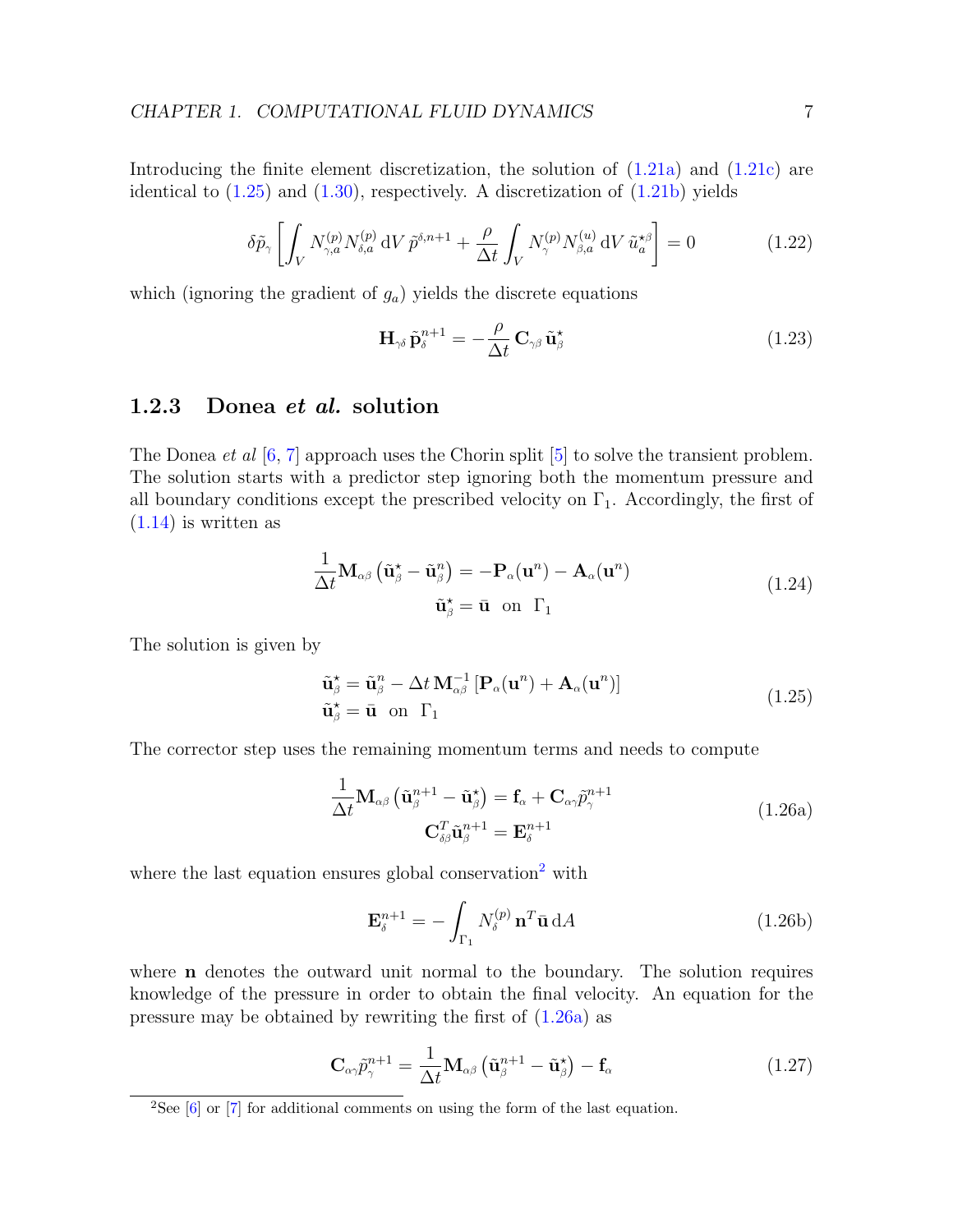<span id="page-11-4"></span>and then premultiplying by  $\mathbf{C}_{\delta\beta}^T \mathbf{M}_{\beta\alpha}^{-1}$  to obtain

<span id="page-11-2"></span>
$$
\mathbf{C}_{\delta\beta}^T \mathbf{M}_{\beta\alpha}^{-1} \mathbf{C}_{\alpha\gamma} \tilde{p}_{\gamma}^{n+1} = \mathbf{H}_{\delta\gamma} \tilde{p}_{\gamma}^{n+1} = \frac{1}{\Delta t} \mathbf{C}_{\delta\beta}^T \left( \tilde{\mathbf{u}}_{\beta}^{n+1} - \tilde{\mathbf{u}}_{\beta}^{\star} \right) - \mathbf{C}_{\delta\beta}^T \mathbf{M}_{\beta\alpha}^{-1} \mathbf{f}_{\alpha}
$$
(1.28)

then using the second of  $(1.26a)$  one obtains

$$
\mathbf{H}_{\delta\gamma}\tilde{p}_{\gamma}^{n+1} = \frac{1}{\Delta t} \left( \mathbf{E}_{\delta}^{n+1} - \mathbf{C}_{\delta\beta}^T \tilde{\mathbf{u}}_{\beta}^* \right) - \mathbf{C}_{\delta\beta}^T \mathbf{M}_{\beta\alpha}^{-1} \mathbf{f}_{\alpha}
$$
(1.29)

Once the pressure is known  $(1.26a)$  may be solved for the velocity as

<span id="page-11-1"></span>
$$
\tilde{\mathbf{u}}_{\beta}^{n+1} = \tilde{\mathbf{u}}_{\beta}^{\star} + \Delta t \mathbf{M}_{\beta\alpha}^{-1} \left( \mathbf{f}_{\alpha} + \mathbf{C}_{\alpha\gamma} \tilde{p}_{\gamma}^{n+1} \right)
$$
\n(1.30)

In summary, for each time increment first solve [\(1.25\)](#page-10-1) followed by solution of [\(1.28\)](#page-11-2) and finally  $(1.30)$ .

#### <span id="page-11-0"></span>1.2.4 Stabilization: Equal order interpolation

The basic equations may be interpolated for the velocity  $\bf{u}$  and pressure p by the same interpolation, however, analysis shows that this form fails the usual stability and leads to severe oscillations in the solution variables. A simple approach is to stabilize the approximation for pressure. Several schemes have been proposed, however, a simple and effective method is to modify the functional by adding a term [\[8\]](#page-38-7)

$$
\Pi_p(p,\bar{p}) = \frac{\alpha}{\mu} \int_{\Omega} (p-\bar{p})^2 \, \mathrm{d}V \tag{1.31}
$$

where  $\bar{p}$  is a projection of the pressure p and in a finite element context the approximations are given by

$$
p = N_a \tilde{p}_a
$$
  
\n
$$
\bar{p} = \phi(\mathbf{x})_\alpha \hat{p}_\alpha
$$
\n(1.32)

<span id="page-11-3"></span>The approximations used in  $\phi_b$  are one order lower than those in  $N_a$ .

The implementation is carried out by taking a variation with respect to its two arguments. The variation yields

$$
\delta\Pi_p = \frac{\alpha}{\mu} \int_{\Omega} (\delta p - \delta \bar{p}) (p - \bar{p}) dV
$$
 (1.33)

The term for  $\delta \bar{p}$  may be restricted to single elements and using [\(1.32\)](#page-11-3) yields the linear equations

$$
H_{\alpha\beta}\,\hat{p}_{\beta} = G_{\alpha a}\,\tilde{p}_{a} \tag{1.34}
$$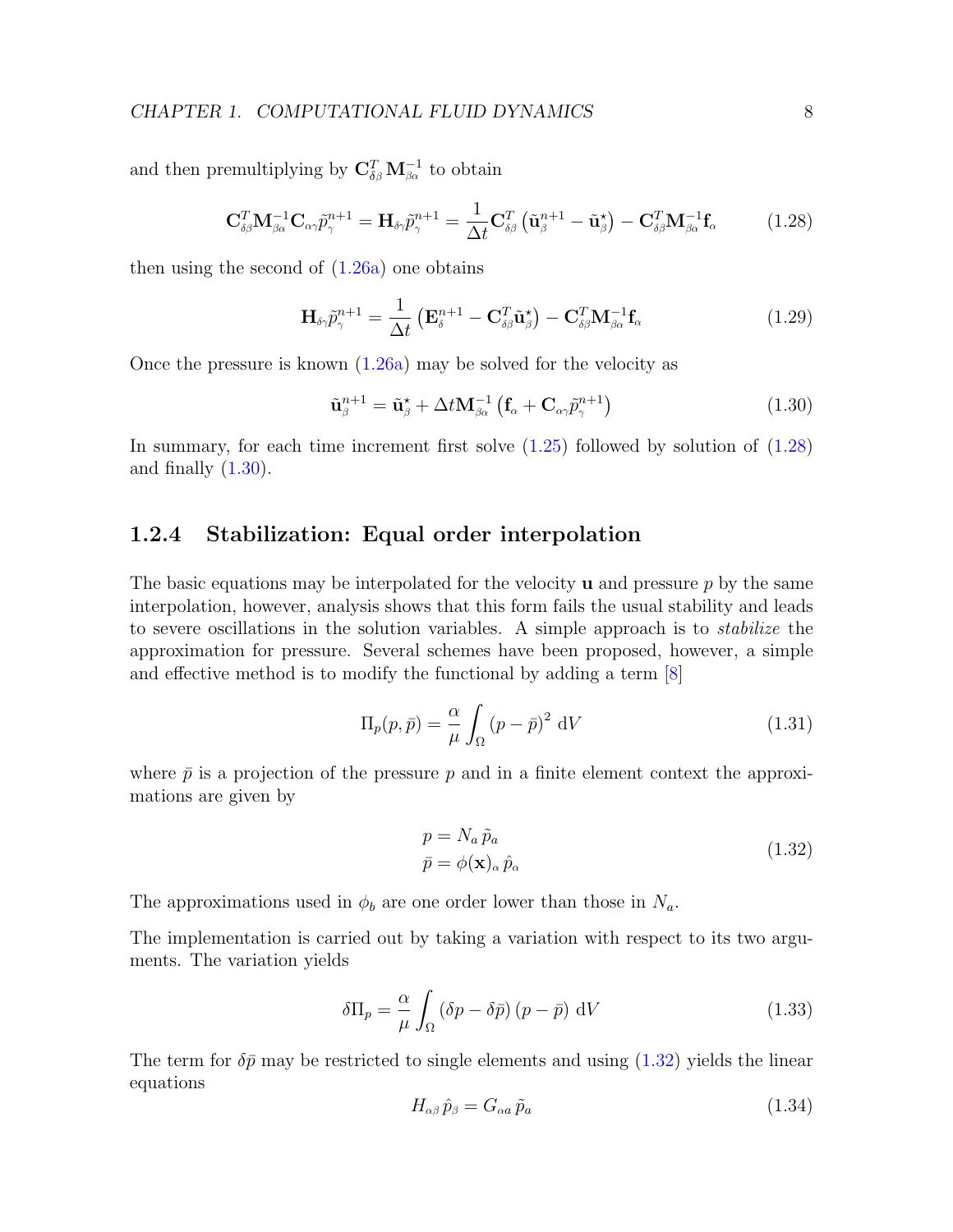<span id="page-12-1"></span>where

$$
H_{\alpha\beta} = \int_{\Omega} \phi_{\alpha} \phi_{\beta} dV \text{ and } G_{\alpha a} = \int_{\Omega} \phi_{\alpha} N_a dV \qquad (1.35)
$$

This may be inserted into the term with the variation of  $p$  and yields the term to be appended to the main functional

$$
\delta p_a \left( M_{ab} - G_{\alpha a} H_{\alpha \beta}^{-1} G_{\beta b} \right) p_b \tag{1.36}
$$

where

$$
M_{ab} = \int_{\Omega} N_a N_b \, \mathrm{d}V \tag{1.37}
$$

is a consistent mass like term. This term is multiplied by the scaling factor  $\alpha/\mu$  and subtracted from the diagonal terms of pressure variables.

#### <span id="page-12-0"></span>1.2.5 Taylor-Galerkin formulation

#### Governing equation for convection-diffusion

Starting from the conservation form of the equations

$$
\frac{\partial \phi}{\partial t} + \frac{\partial \mathbf{F}_i}{\partial x_i} + \frac{\partial \mathbf{G}_i}{\partial x_i} + \mathbf{Q} = \mathbf{0}
$$
 (1.38)

we consider a scalar case where [\[9\]](#page-38-8)

$$
\begin{aligned}\n\boldsymbol{\phi} &\rightarrow \boldsymbol{\phi} & \mathbf{Q} &= Q(x_i, \boldsymbol{\phi}) \\
\mathbf{F}_i &\rightarrow F_i = U_i \boldsymbol{\phi} & \mathbf{G}_i &\rightarrow G_i = -k \frac{\partial \boldsymbol{\phi}}{\partial x_i}\n\end{aligned} \tag{1.39}
$$

which yields the scalar equation

$$
\frac{\partial \phi}{\partial t} + \frac{\partial (U_i \phi)}{\partial x_i} - \frac{\partial}{\partial x_i} \left( k \frac{\partial \phi}{\partial x_i} \right) + Q = 0 \tag{1.40}
$$

A time discretization will be assumed as

$$
\frac{\partial \phi}{\partial t} \approx \frac{1}{\Delta t} \left( \phi^{n+1} - \phi^n \right) \tag{1.41}
$$

#### Taylor-Galerkin: Scalar equation

A scalar form of the Taylor-Galerkin approach assumes

$$
\phi^{n+1} = \phi^n + \Delta t \frac{\partial \phi^n}{\partial t} + \frac{1}{2} \Delta t^2 \frac{\partial^2 \phi^n}{\partial t^2} + O(\Delta t^3)
$$
\n(1.42)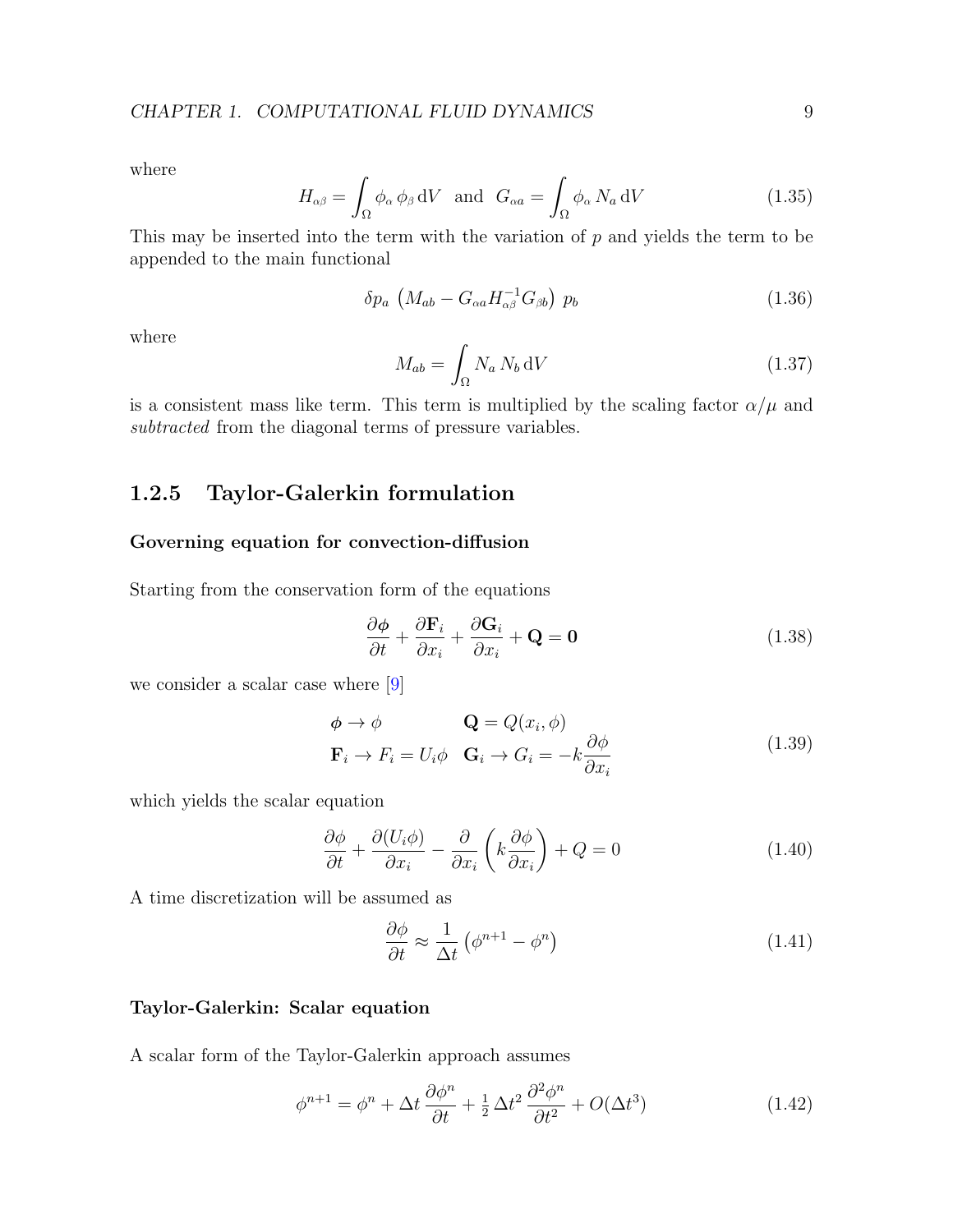#### CHAPTER 1. COMPUTATIONAL FLUID DYNAMICS 10

The first derivative is just the governing equation evaluated at  $t_n$ 

$$
\frac{\partial \phi^n}{\partial t} = \left[ -\frac{\partial (U\phi)}{\partial x} + \frac{\partial}{\partial x} \left( k \frac{\partial \phi}{\partial x} \right) - Q \right]^n \tag{1.43}
$$

The second derivative gives

$$
\frac{\partial^2 \phi^n}{\partial t^2} = \frac{\partial}{\partial t} \left[ -\frac{\partial (U\phi)}{\partial x} + \frac{\partial}{\partial x} \left( k \frac{\partial \phi}{\partial x} \right) - Q \right]^n \tag{1.44}
$$

If we approximate the solution by  $C^0$  approximations all third derivatives will be discarded and, thus,

$$
\frac{\partial^2 \phi^n}{\partial t^2} \approx \frac{\partial}{\partial t} \left[ -\frac{\partial (U\phi)}{\partial x} - Q \right]^n \tag{1.45}
$$

Assuming now that between  $t_n$  and  $t_{n+1}$ , U has the constant value  $U^n$ , dropping the time derivative of loading during the time increment and interchanging the order of differentiation an approximation to the second derivative becomes

$$
\frac{\partial}{\partial t} \left( \frac{\partial (U\phi)}{\partial x} \right)^n = \frac{\partial}{\partial x} \left( \frac{\partial (U\phi)}{\partial t} \right)^n \approx U^n \frac{\partial}{\partial x} \left( \frac{\partial \phi}{\partial t} \right)^n \tag{1.46}
$$

and, thus,

$$
\frac{\partial^2 \phi^n}{\partial t^t} \approx -U^n \frac{\partial}{\partial x} \left( \frac{\partial \phi^n}{\partial t} \right) \tag{1.47}
$$

which again allows direct substitution from the governing differential equation. Collecting all the terms then gives

$$
\phi^{n+1} - \phi^n = -\Delta t \left[ \frac{\partial (U\phi)}{\partial x} - \frac{\partial}{\partial x} \left( k \frac{\partial \phi}{\partial x} \right) + Q \right]^n
$$
  
+ 
$$
\frac{1}{2} \Delta t^2 U^n \frac{\partial}{\partial x} \left[ \frac{\partial (U\phi)}{\partial x} - \frac{\partial}{\partial x} \left( k \frac{\partial \phi}{\partial x} \right) + Q \right]^n
$$
(1.48)

<span id="page-13-0"></span>Again, with  $C<sup>0</sup>$  approximations the third derivative on the diffusion term will be dropped leading to a stabilized form on the convection and loading terms only. A multi-dimensional form of [\(1.48\)](#page-13-0) is given by

$$
\phi^{n+1} - \phi^n = -\Delta t \left[ \frac{\partial (U_i \phi)}{\partial x_i} - \frac{\partial}{\partial x_i} \left( k \frac{\partial \phi}{\partial x_i} \right) + Q \right]^n
$$
  
+  $\frac{1}{2} \Delta t^2 U_j^n \frac{\partial}{\partial x_j} \left[ \frac{\partial (U_i \phi)}{\partial x_i} - \frac{\partial}{\partial x_i} \left( k \frac{\partial \phi}{\partial x_i} \right) + Q \right]^n$  (1.49)

<span id="page-13-1"></span>Comparing to eqution  $(2.105)$  in Zienkiewicz *et al.* [\[9\]](#page-38-8) we observe that this is identical to the result for the CBS algorithm. Thus, starting from a conservation form the two are identical.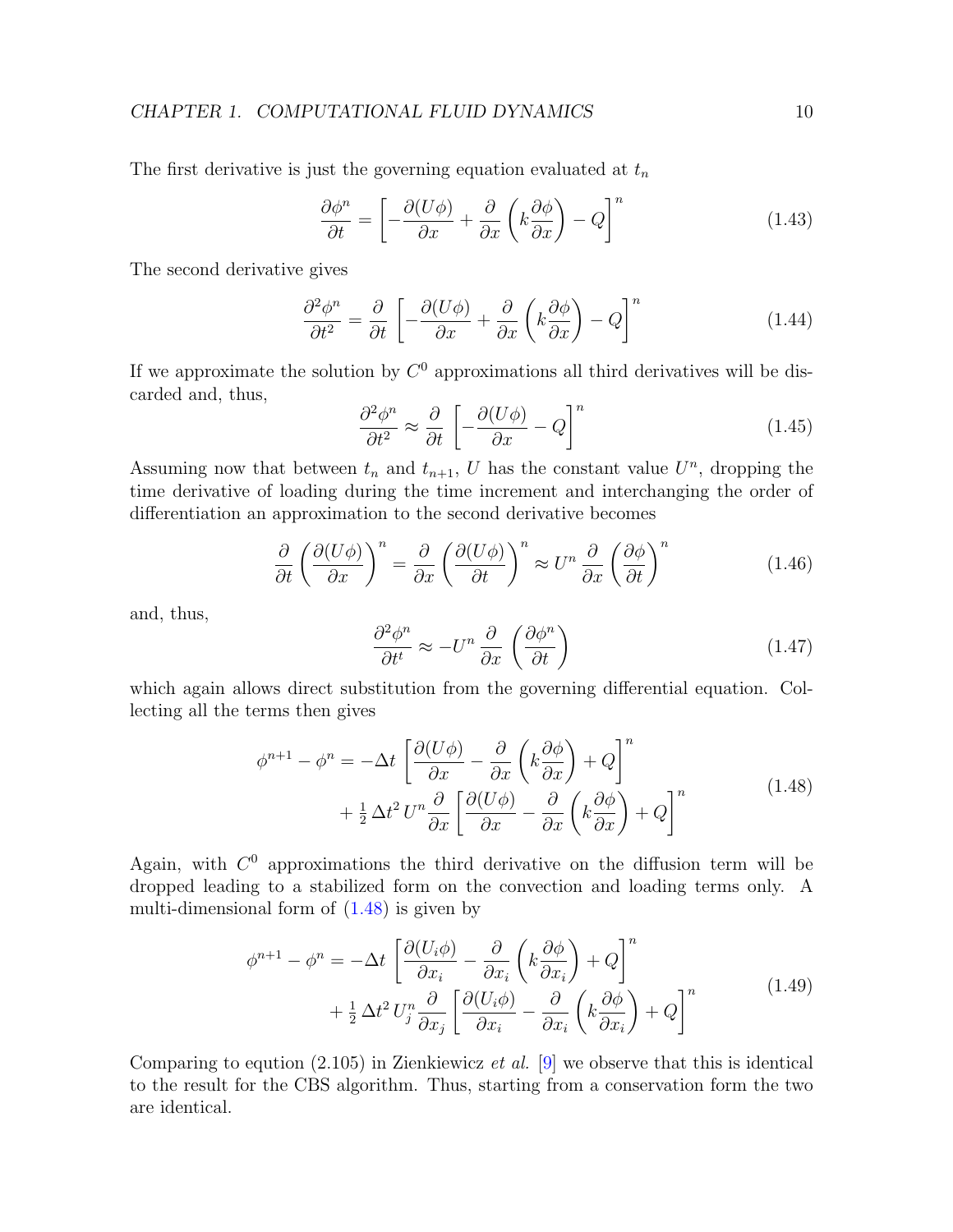#### <span id="page-14-3"></span>Taylor-Galerkin: Navier-Stokes equation

The Taylor-Galerkin (CBS) form of the Navier-Stokes equations for incompressible flow may be recovered by the followin changes:

$$
\begin{aligned}\n\phi &\to \rho u_a \\
U_i &\to u_i \\
k\phi_{,i} &\to \tau_{ia} \\
Q &\to g_a\n\end{aligned} \tag{1.50}
$$

and adding an approximation for the pressure gradient at time  $t_{n+1}$ , [\(1.49\)](#page-13-1) becomes

<span id="page-14-0"></span>
$$
\rho u_a^{n+1} - \rho u_a^n = -\Delta t \left[ \frac{\partial (\rho u_a u_i)}{\partial x_i} - \frac{\partial \tau_{ia}}{\partial x_i} + g_a \right]^n - \Delta t \frac{\partial p^{n+1}}{\partial x_a} + \frac{1}{2} \Delta t^2 u_j^n \frac{\partial}{\partial x_j} \left[ \frac{\partial (\rho u_a u_i)}{\partial x_i} - \frac{\partial \tau_{ia}}{\partial x_i} + g_a \right]^n + \frac{1}{2} \Delta t^2 u_j \frac{\partial^2 p^{n+1}}{\partial x_j \partial x_a} \tag{1.51}
$$

Applying the Chorin split to [\(1.51\)](#page-14-0) yields the pair of equations

$$
\rho u_a^* - \rho u_a^n = \Delta t \left[ \frac{\partial (\rho u_a u_i)}{\partial x_i} - \frac{\partial \tau_{ia}}{\partial x_i} + g_a \right]^n
$$
  
+  $\frac{1}{2} \Delta t^2 u_j^n \frac{\partial}{\partial x_j} \left[ \frac{\partial (\rho u_a u_i)}{\partial x_i} + g_a \right]^n$   

$$
\rho u_a^{n+1} - \rho u_a^* = -\Delta t \frac{\partial p^{n+1}}{\partial x_a} + \frac{1}{2} \Delta t^2 u_j \frac{\partial^2 p^{n+1}}{\partial x_j \partial x_a}
$$
(1.52)

The remaining steps, using the continuity equation, are identical to the Chorin implementation. Thus, discretizing the Taylor-Galerkin requires adding the following weak terms. For the first step:

$$
\delta\Pi_1 = \frac{1}{2}\Delta t^2 \rho \int_V \delta u_a u_j^n \left\{ \frac{\partial}{\partial x_j} \left[ \frac{\partial (u_a u_i)}{\partial x_i} + g_a \right]^n \right\} dV
$$
  
=  $-\frac{1}{2}\Delta t^2 \rho \int_V \frac{\partial (\delta u_a u_j^n)}{\partial x_j} \left[ \frac{\partial (u_a u_i)}{\partial x_i} + g_a \right]^n dV$  (1.53a)

<span id="page-14-2"></span><span id="page-14-1"></span>and for the third step

$$
\delta\Pi_2 = \frac{1}{2}\Delta t^2 \int_V \delta u_a u_j^n \left\{ \frac{\partial}{\partial x_j} \left[ \frac{\partial p}{\partial x_a} \right]^{n+1} \right\} dV
$$
\n
$$
= -\frac{1}{2}\Delta t^2 \int_V \frac{\partial (\delta u_a u_j^n)}{\partial x_j} \left[ \frac{\partial p}{\partial x_a} \right]^{n+1} dV
$$
\n(1.53b)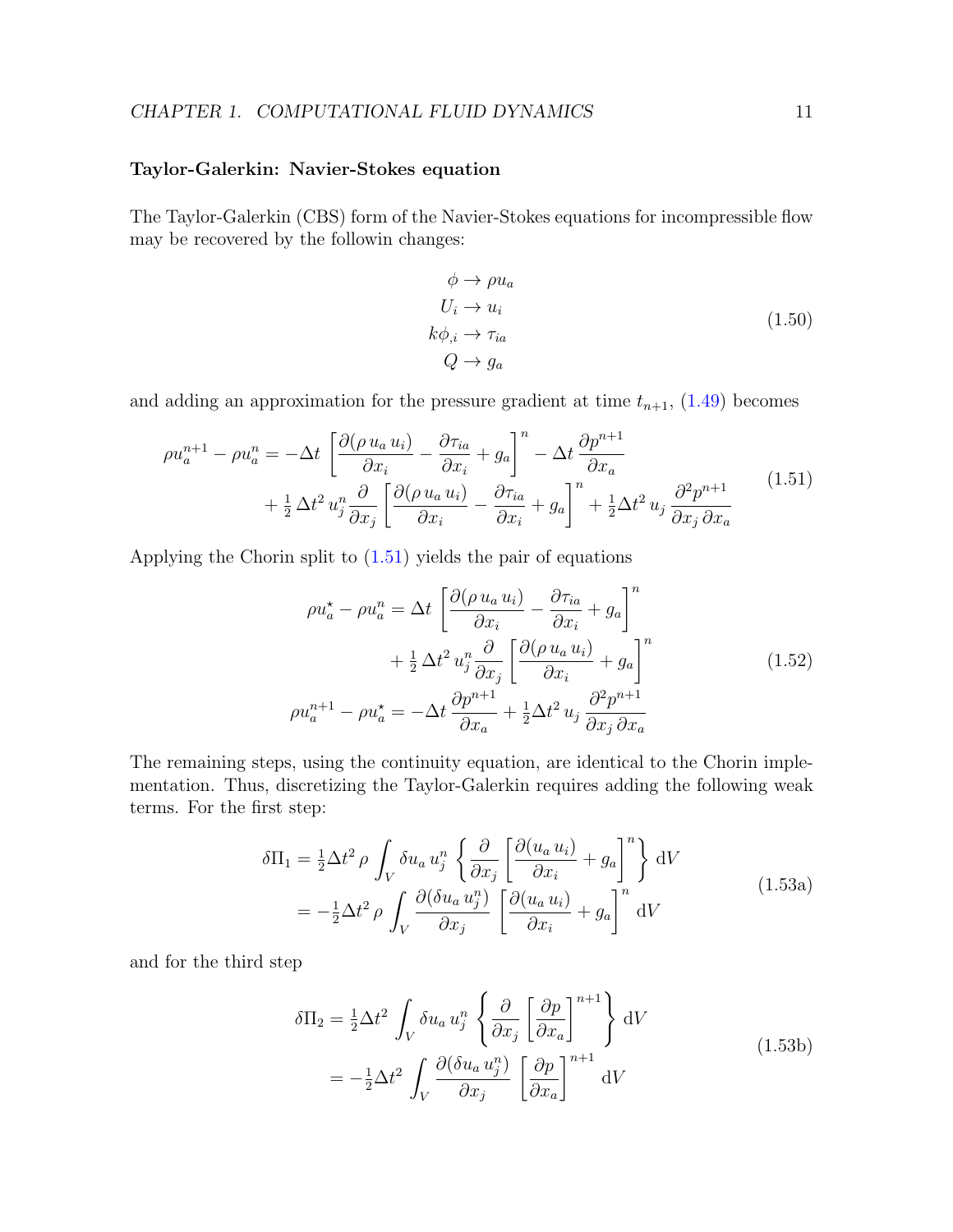where constant  $\rho$  is assumed due to incompressibility. Descretizing the various terms proceeds as:

$$
u_j^n = N_\alpha \tilde{u}_j^{\alpha,n}
$$
  
\n
$$
\frac{\partial p}{\partial x_a} = \frac{\partial N_\alpha}{\partial x_a} \delta \tilde{p}^\alpha = r_a^{(p)}
$$
  
\n
$$
\frac{\partial \delta u_a}{\partial x_j} = \frac{\partial N_\alpha}{\partial x_j} \delta \tilde{u}_a^\alpha
$$
  
\n
$$
\frac{\partial (u_a u_i)}{\partial x_i} = \left( u_a \frac{\partial u_i}{\partial x_i} + u_i \frac{\partial u_a}{\partial x_i} \right) = r_a^{(u)}
$$
  
\n(1.54)

Inserting the approximations into [\(1.53a\)](#page-14-1) yields

$$
\delta\Pi_1 = -\frac{1}{2}\Delta t^2 \rho \,\delta\tilde{u}_a^{\alpha} \int_V \left[ N_{\alpha} \frac{\partial u_j^n}{\partial x_j} + \frac{\partial N_{\alpha}}{\partial x_j} u_j^n \right] r_a^{(u)} \,dV \tag{1.55a}
$$

and for [\(1.53b\)](#page-14-2)

$$
\delta\Pi_2 = -\frac{1}{2}\Delta t^2 \rho \,\delta\tilde{u}_a^\alpha \int_V \left[ N_\alpha \frac{\partial u_j^n}{\partial x_j} + \frac{\partial N_\alpha}{\partial x_j} u_j^n \right] r_a^{(p)} \,dV \tag{1.55b}
$$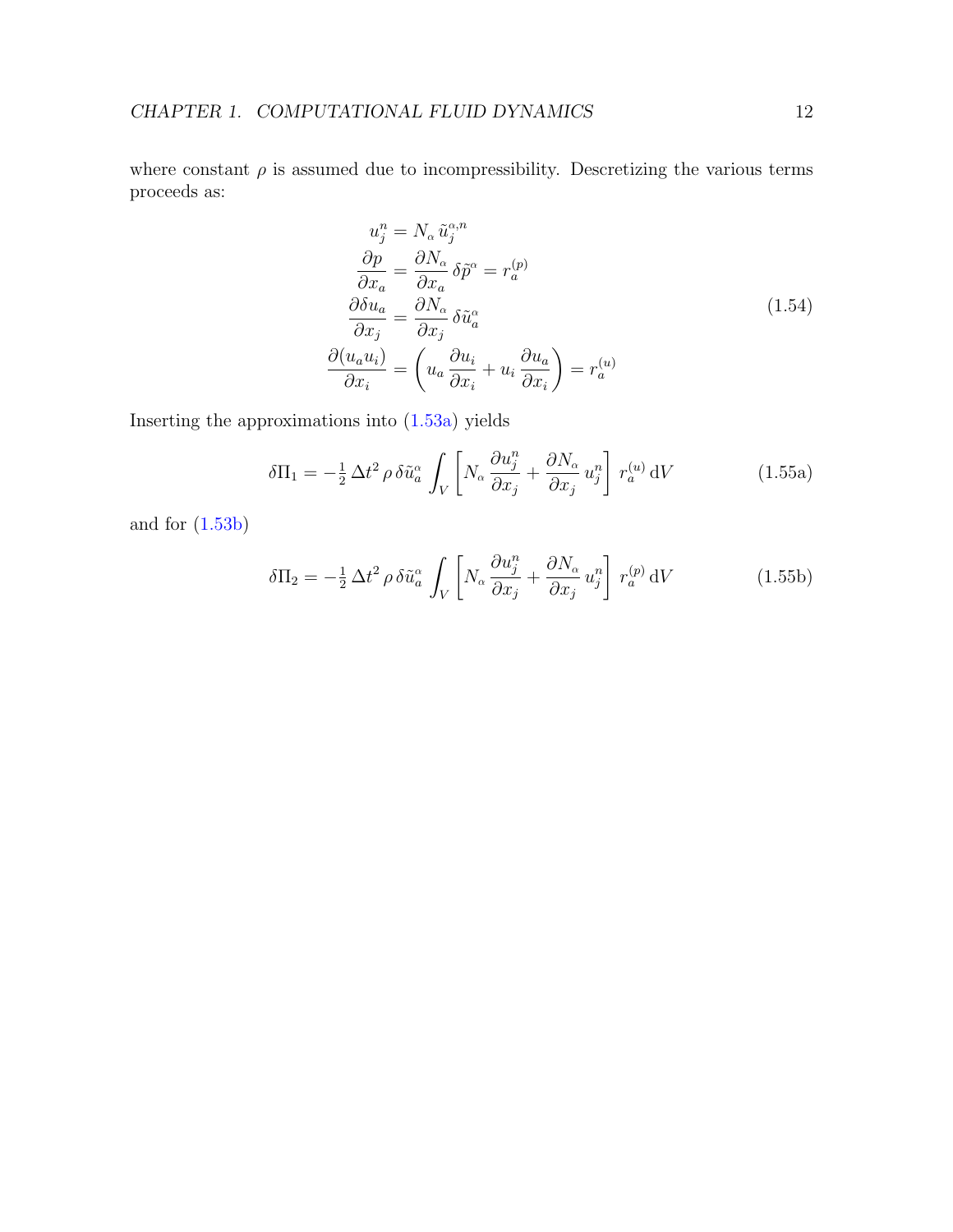## <span id="page-16-2"></span><span id="page-16-0"></span>Chapter 2

## Material set data input

The material set data for the solution of CFD problems for the Navier-Stokes theory requires specification of the element formulation, the material density and the fluid constitution. Currently the constitution is restricted to constant viscosity. The library of fluid elements includes several formulations and, in two-dimensions, a computation of stream lines.

### <span id="page-16-1"></span>2.1 Fluid property data

The basic description for a CFD analysis is controlled by the material set data records. These are given by:

```
MATErial ma
 FLUId
   NEWTonian VISCosity mu
   DENSity MASS rho
   TYPE <VELOcity,HOOD,BOCHev,COURant,DONEa,STREam>
   INCOMpressible ,, npart
     ! Blank termination record
```
where mu is the viscosity, rho the mass density, and neart is the partition to apply the incompressible continutity constraint. The TYPE record controls the specific element formulation that is used in the analysis, as well as, activating the computation of streamlines for 2-d analyses.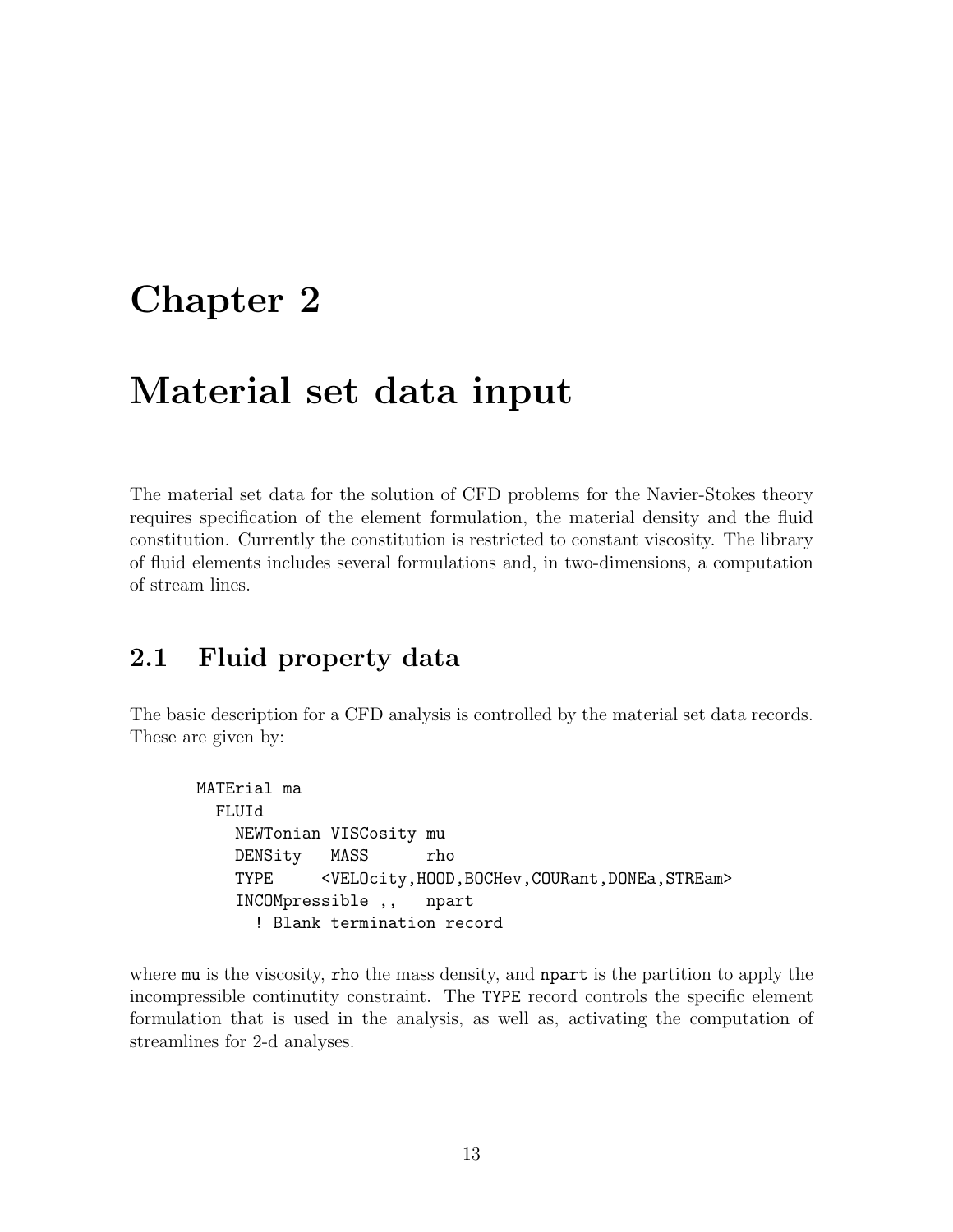#### <span id="page-17-1"></span><span id="page-17-0"></span>2.1.1 Two-dimensional element types

The basic element types for two-dimensional analyses have either quadrilateral or triangular shape and are shown in Figures [2.1](#page-20-0) and [2.2.](#page-21-0)

#### Type: Velocity analysis

The solution of problems using the TYPE=VELOcity formulation uses element types Q4P1, Q9P3, T6P1 or T7P3 as shown in Figures [2.1](#page-20-0) and [2.2.](#page-21-0) The element approximation for the  $u_1, u_2$  velocity are nodal iso-parametric interpolations. The element approximation for the pressure are polynomials  $1, x_1, x_2$  (lowest order elements use only the constant value). Thus, for the incompressible behavior of the continuity equation the pressure degrees of freedom are element Lagrange multipliers. No other type of elements may be used with this formulation.

#### Type: Taylor-Hood analysis

The solution of problems using the TYPE=HOOD formulation uses element types Q9Q4, T6T3 or T7T3 type elements. Thus, the velocity interpolation is a nodal isoparametric quadratic approximation while the pressure is a linear nodal (sub)parametric approximation.

#### Type: Dohrmann-Bochev stabilized analysis

The solution of problems using the TYPE=BOCHev formulation uses isoparametric equalorder nodal interpolations for both the pressure and the velocity. Thus elements of type T3T3, T6T6, Q4Q4 or Q9Q9 may be used. The interpolations for both velocity and pressure are isoparametric.

#### Type: Courant analysis

The solution of problems using the TYPE=COURant formulation use the same element types as for the Taylor-Hood formulation. In addition a special solution algorithm which uses the *partition* options of FEAP must be employed. The algorithm is described further in [3.](#page-22-0)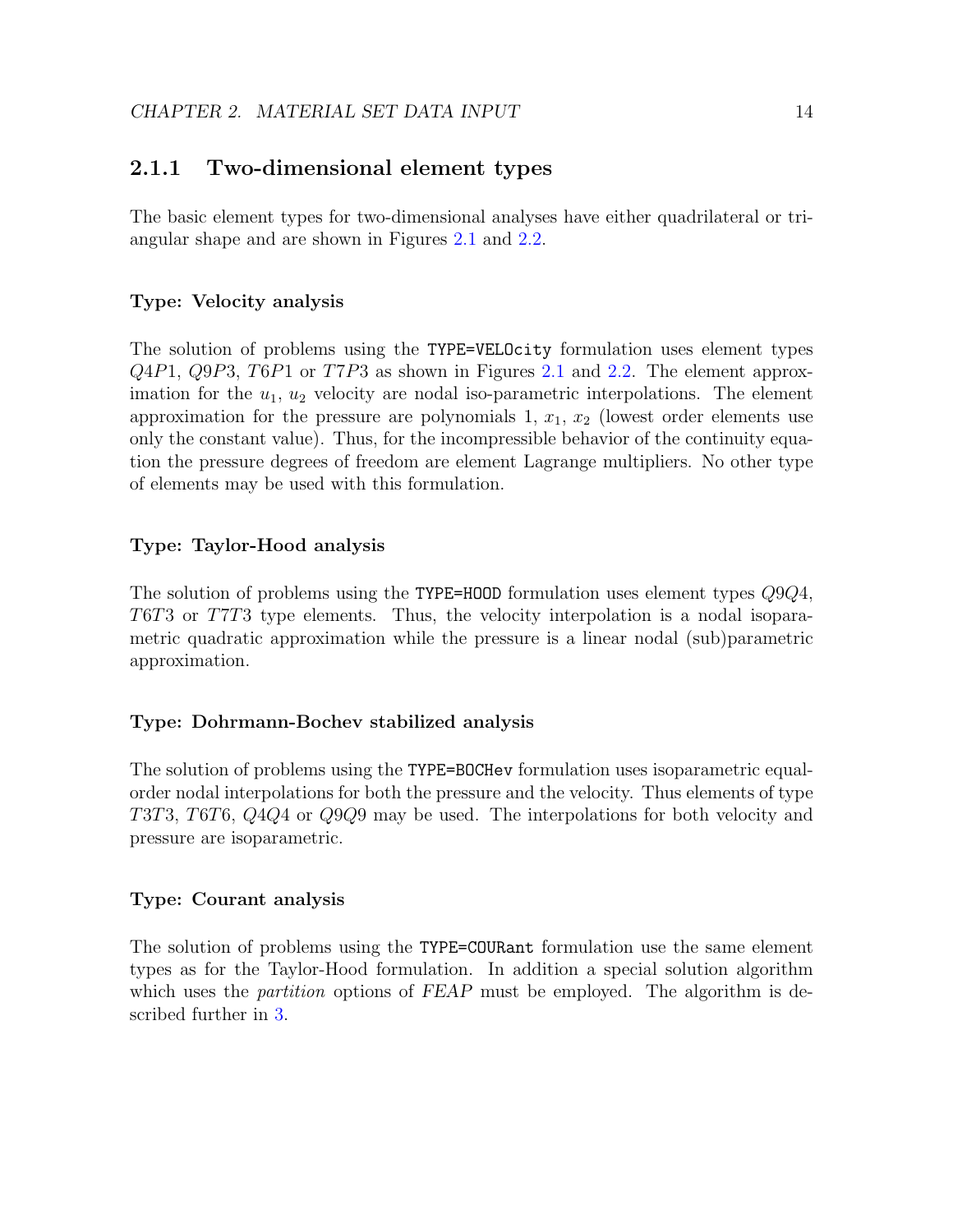#### <span id="page-18-1"></span>Type: Donea et al. analysis

The solution of problems using the DONEa  $et$  al. formulation use only element type Q4P1. In addition a special solution algorithm which uses the partition options of FEAP must be employed. The algorithm is a little different than the Courant type due to the special need to form the pressure matrix and is described further in [3.](#page-22-0)

As implemented in FEAP it is necessary to assign a nodal pressure degree of freedom in order to use partitions. However, all nodal values must have a fixed boundary condition so that the pressure solution is correct.

#### <span id="page-18-0"></span>2.1.2 Streamline data

For two-dimensional problems the results for the streamlines may be computed as an extra degree of freedom to the problem. The analysis is activated by including a material data set

```
MATErial ms
 FLUId
      ....
    TYPE STREam st ! Uses nodal degree of freedom 'st'
     ! Termination record
```
The TYPE command for streamlines is given in addition to that describing the element formulation to use.

The stream function,  $\psi$ , defines the velocities as [\[9\]](#page-38-8)

$$
u_1 = -\frac{\partial \psi}{\partial x_2} \quad \text{and} \quad u_2 = \frac{\partial \psi}{\partial x_1} \tag{2.1}
$$

and thus satisfies the continuity condition  $u_{i,i}$ . A Poisson equation governing the stream function may be deduced as

$$
\frac{\partial}{\partial x_1} \left( \frac{\partial \psi}{\partial x_1} - u_2 \right) + \frac{\partial}{\partial x_2} \left( \frac{\partial \psi}{\partial x_2} + u_1 \right) = 0 \tag{2.2}
$$

This has a weak form

$$
\int_{V} \left[ \frac{\partial \delta \psi}{\partial x_1} \left( \frac{\partial \psi}{\partial x_1} - u_2 \right) + \frac{\partial \delta \psi}{\partial x_2} \left( \frac{\partial \psi}{\partial x_2} + u_1 \right) \right] dV = 0 \tag{2.3}
$$

which may be discretized by

$$
\psi = N_{\alpha} \tilde{\psi}^{\alpha} \tag{2.4}
$$

and solved as a post-processing step in the analysis once the velocities are known.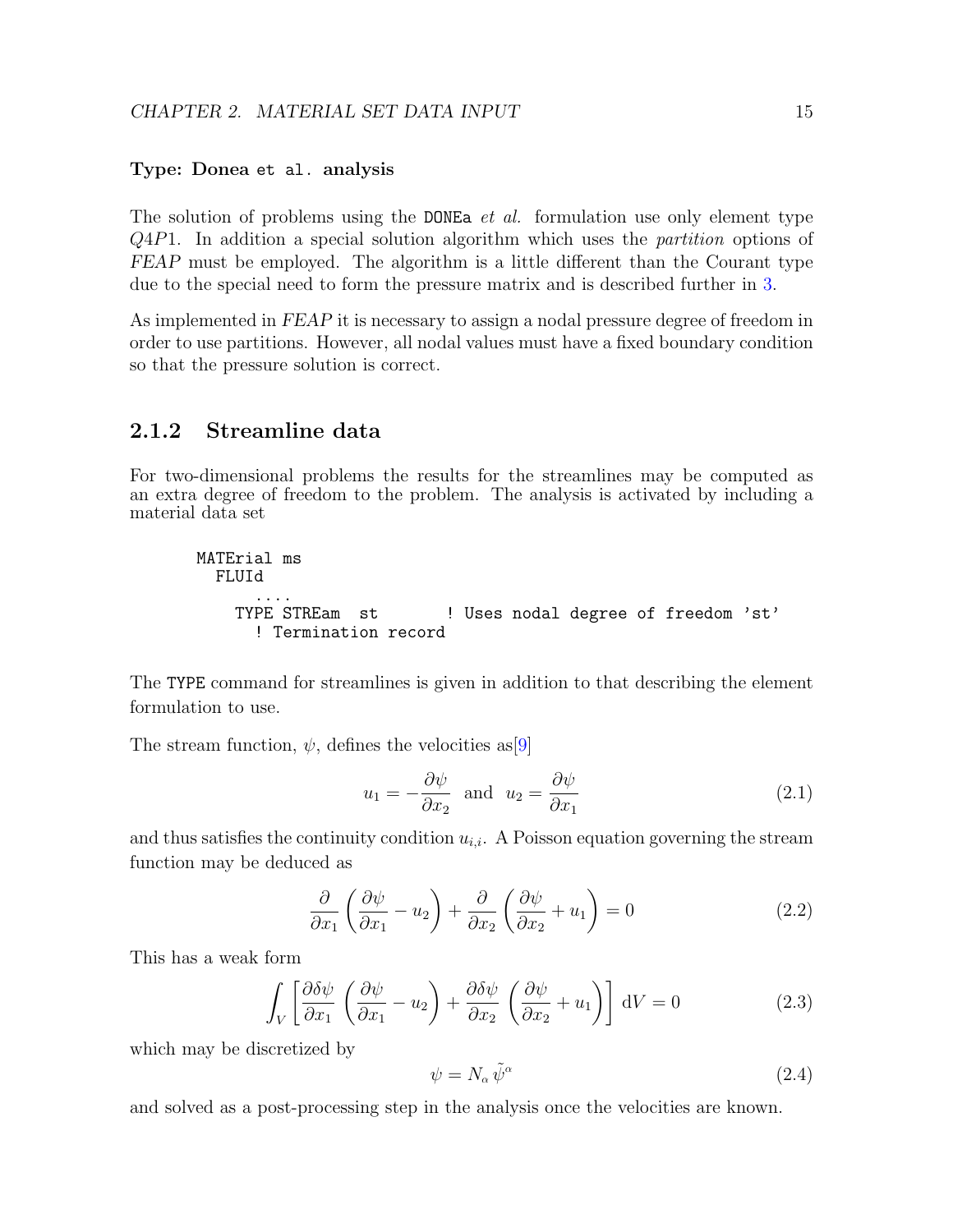### <span id="page-19-1"></span><span id="page-19-0"></span>2.1.3 Three-dimensional element types

The formulations for the VELOcity and BOCHev stabilized forms have been implemented for the appropriate QnPm and QnQn forms, respectively. Element node numbering is given in the FEAP User Manual [\[1\]](#page-38-0).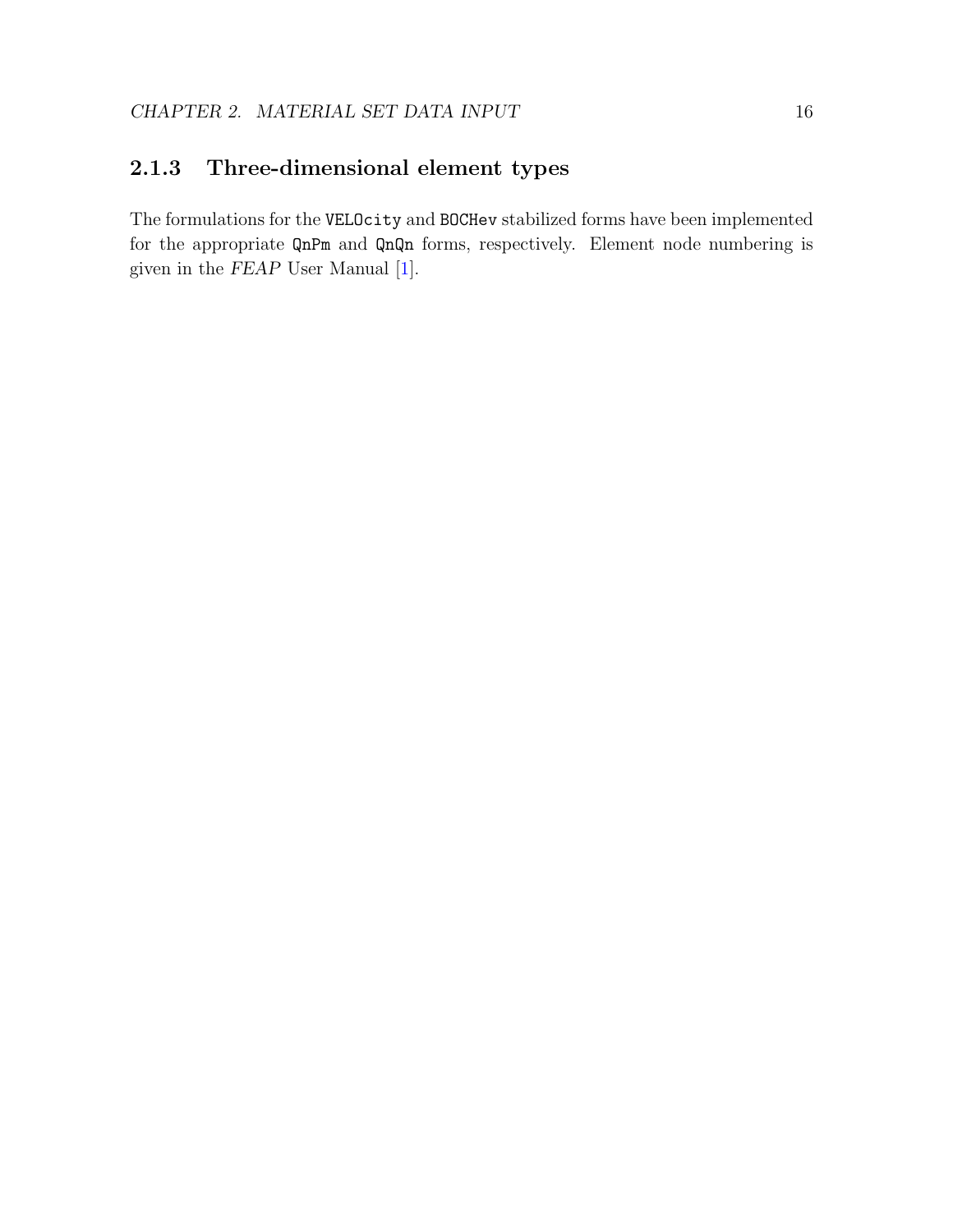

<span id="page-20-0"></span>Figure 2.1: Quadrilateral 2-d fluid element velocity and pressure.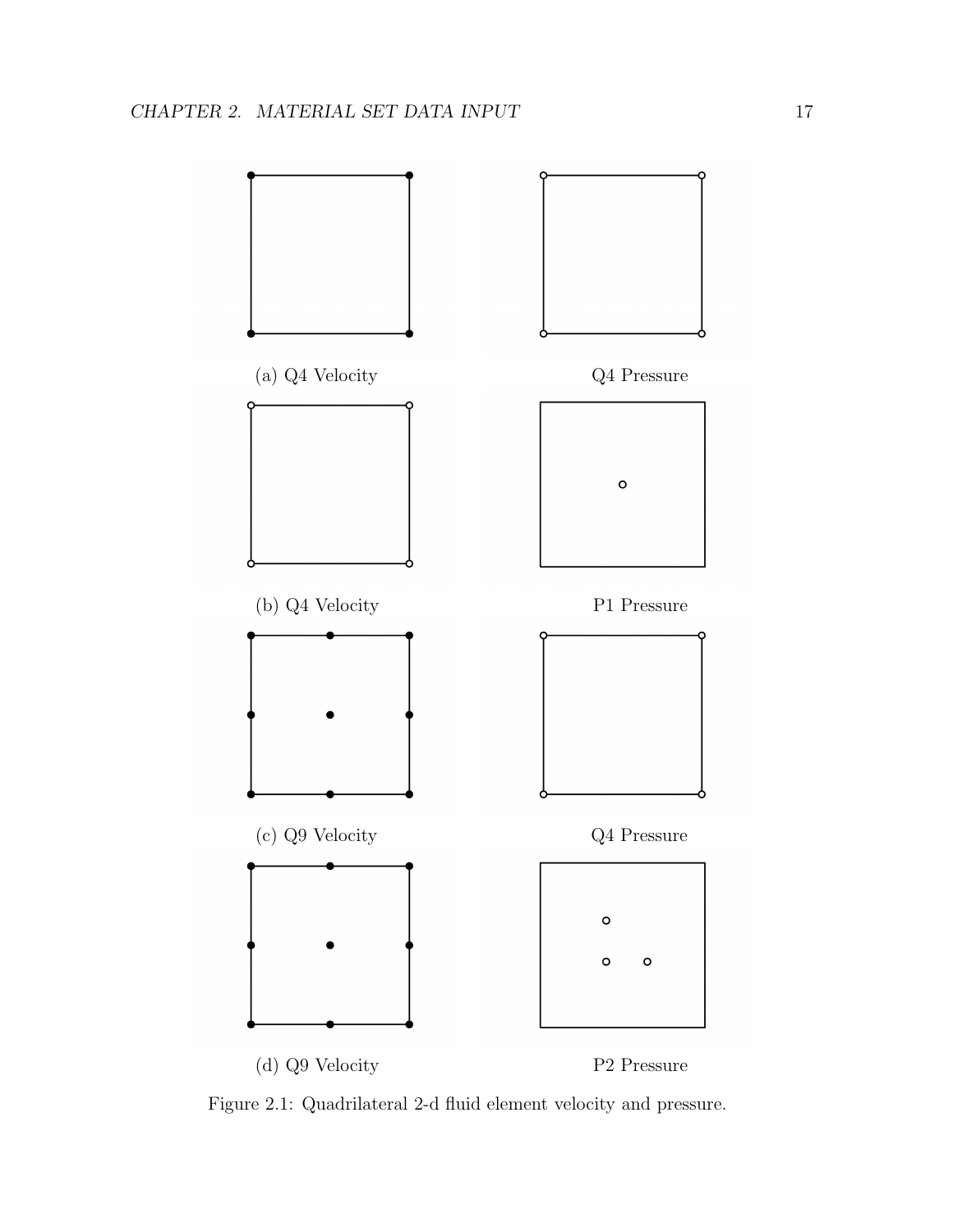

<span id="page-21-0"></span>Figure 2.2: Triangular 2-d fluid element velocity and pressure.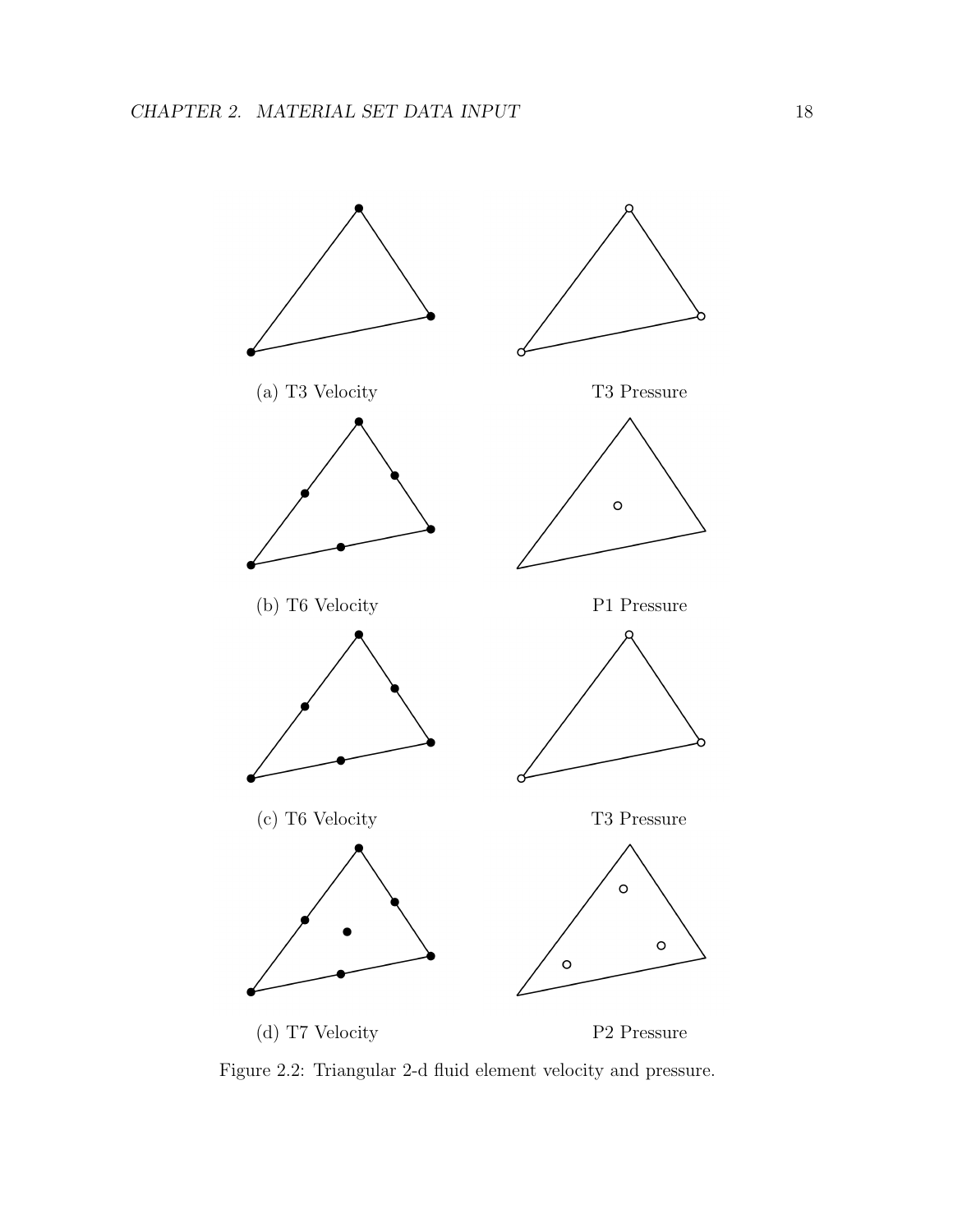## <span id="page-22-3"></span><span id="page-22-0"></span>Chapter 3

## Split algorithm solutions

The Chorin split and Donea *et al.* formulations to solve CFD problems both use a transient solution scheme and a three step solution process based on the original work in Reference [\[5\]](#page-38-4).

### <span id="page-22-1"></span>3.1 Chorin split solution statements

For the Chorin split the five degrees of freedom are  $u_1$ ,  $u_2$ ,  $p$ ,  $u_1^*$  and  $u_2^*$ ; they are assigned in this order in FEAP. The split is first defined by the partitioning with the  $\mathbf{u}^*$  variables computed in the first partition, the pressure  $p$  in the second and finally the velocities  $\bf{u}$  in the third. In addition a sixth degree of freedom will be used to compute the stream lines in a fourth partition. Accordingly, the partition data is given in Table [3.1](#page-22-2)

```
PARTition
  0 0 0 1 1 0 ! u-star
  0 0 1 0 0 0 ! pressure<br>1 1 0 0 0 0 ! u
  1 1 0 0 0 0
  0 0 0 0 0 1 ! Streamlines
```
<span id="page-22-2"></span>Table 3.1: Partition data for 2-d split solutions.

Since this is a transient solution it necessary to compute a mass matrix for the first and third partition, requiring the data which is best given in batch mode as shown in Table [3.2.](#page-23-1)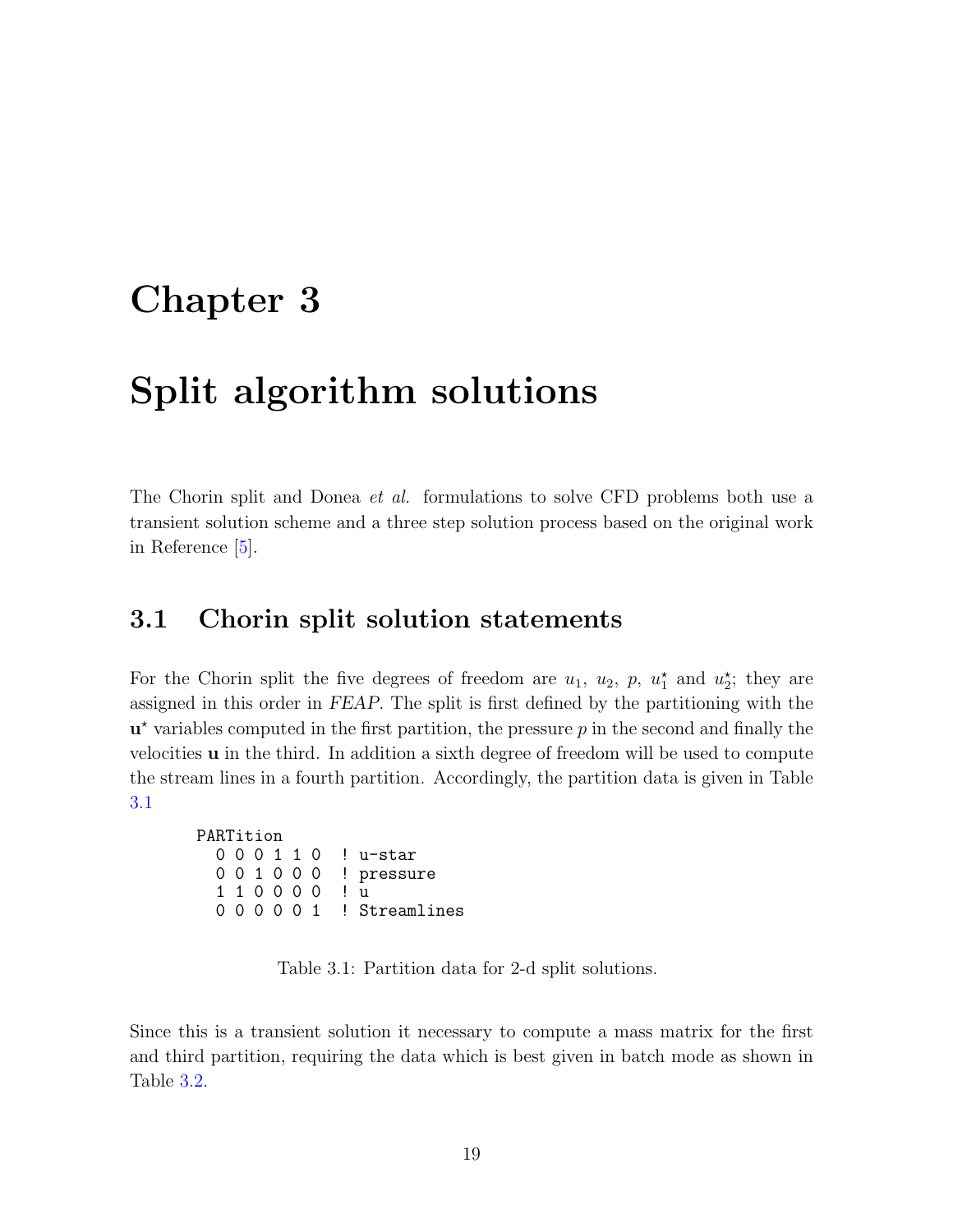```
BATCh
  PARTition,,1<br>MASS LUMP
                 ! Form a diagonal mass
  PARTition,,2
    TANG ! Form and factor pressure tangent matrix
  PARTition,,3<br>MASS LUMP
                 ! Form a diagonal mass
  PARTition,,4
    TANG ! Form and factor streamline tangent matrix
END
```
<span id="page-23-1"></span>Table 3.2: Matrix forms for 2-d Chorin split solutions.

The remainder of the algorithm describes the transient solution process and is shown in Table [3.3.](#page-24-0) <sup>[1](#page-23-2)</sup> Outputs and plots may be added before the last NEXT statement.

#### <span id="page-23-0"></span>3.1.1 Donea *et al.* solution statements

For the Donea *et al.* split the five degrees of freedom are also  $u_1, u_2, p, u_1^*$  and  $u_2^*$  and are assigned in this order in FEAP. The split partitioning is defined in Table  $3.1$  with the  $\mathbf{u}^*$  variables computed in the first partition, the pressure p in the second and the velocities u in the third. In addition a sixth degree of freedom is used to compute the stream lines in a fourth partition. The first part of the solution is identical to Table [3.2](#page-23-1) except the partition 2 command

#### TANG

is replaced by

SPLIt INIT ! Form and factor Donea pressure tangent matrix

The remaining solution steps also are identical to the Chorin split in Table [3.3](#page-24-0) except for the pressure solution in partition 2 where

SOLVE

is replaced by

SPLIt STEP 2

<span id="page-23-2"></span><sup>&</sup>lt;sup>1</sup>The use of the LOOP-NEXT pairs on solution steps forces  $FEAP$  to make a solution even if the residual is zero.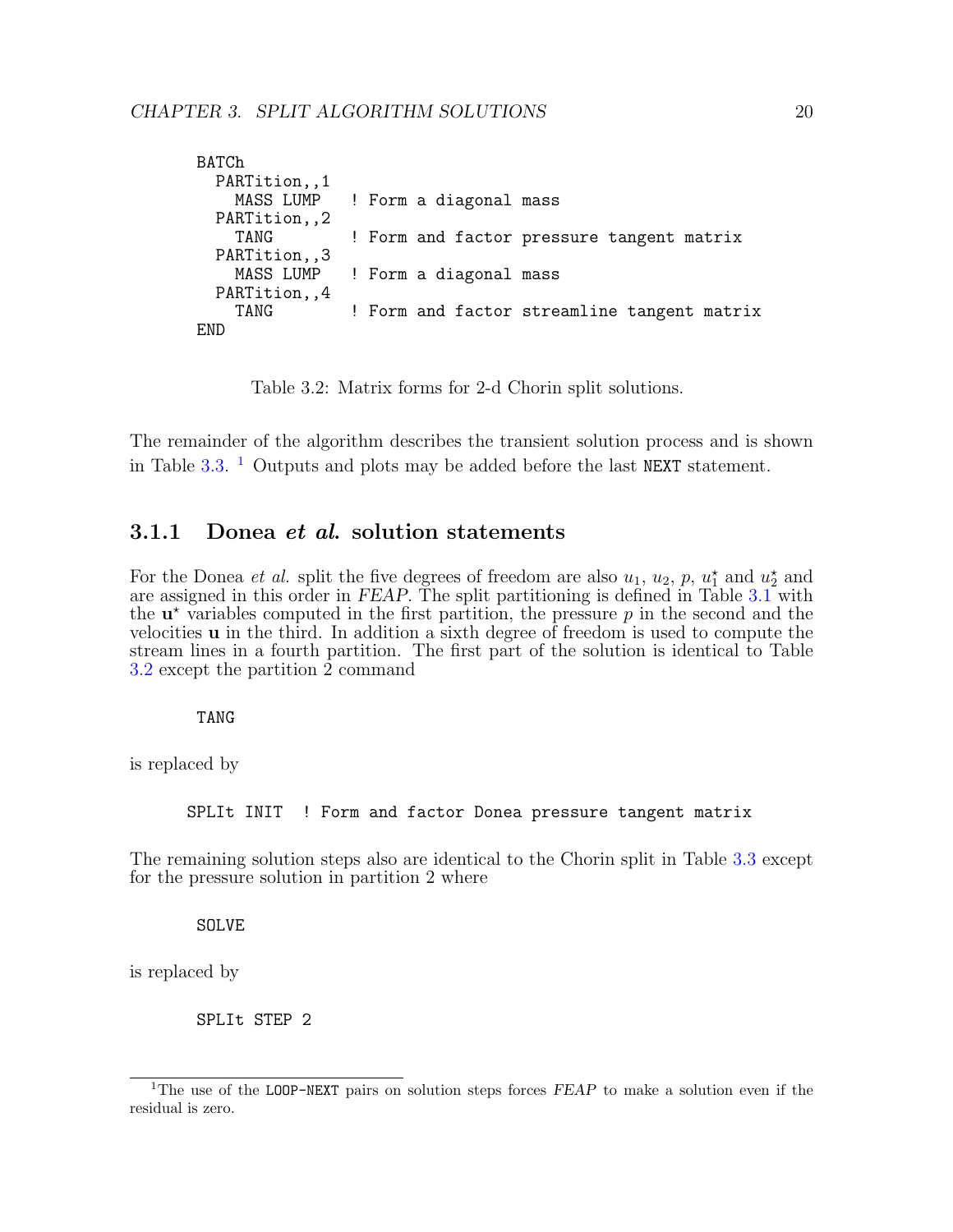```
BATCH
  DT,,dt ! where dt is a time step satisfying CFL condition
  LOOP,INFInite<br>LOOP,,20
       OOP,,20 9. Interval between plots<br>TIME,,t 9. I "t" specified time to
                            ! "t" specified time to stop solution
       PART,,1
          LOOP,,1<br>FORM
                              ! Form partition 1 residual
            SPLIt STEP 1 ! Solves for u-star
          NEXT
       PART,,2
          LOOP,,1<br>FORM
            FORM 9 . Form partition 2 residual<br>SOLVe 901 . Solve equations for press
                            ! Solve equations for pressure
          NEXT
       PART,,3
          LOOP,,1<br>FORM
                             ! Form partition 3 residual
            SPLIt STEP 3 ! Solves for u
          NEXT
     NEXT                 ! End of time step loops in interval PART,,4             ! Solve for Streamlines
                           ! Solve for Streamlines
       LOOP,,1<br>FORM
          FORM 9 | Form partition 2 residual<br>SOLVe 901 | Solve equations for stread
                            ! Solve equations for streamlines
       NEXT
         .... ! Outputs and plots
  NEXT ! time intervalt
END ! Batch
```
<span id="page-24-0"></span>Table 3.3: Solution steps for split solutions.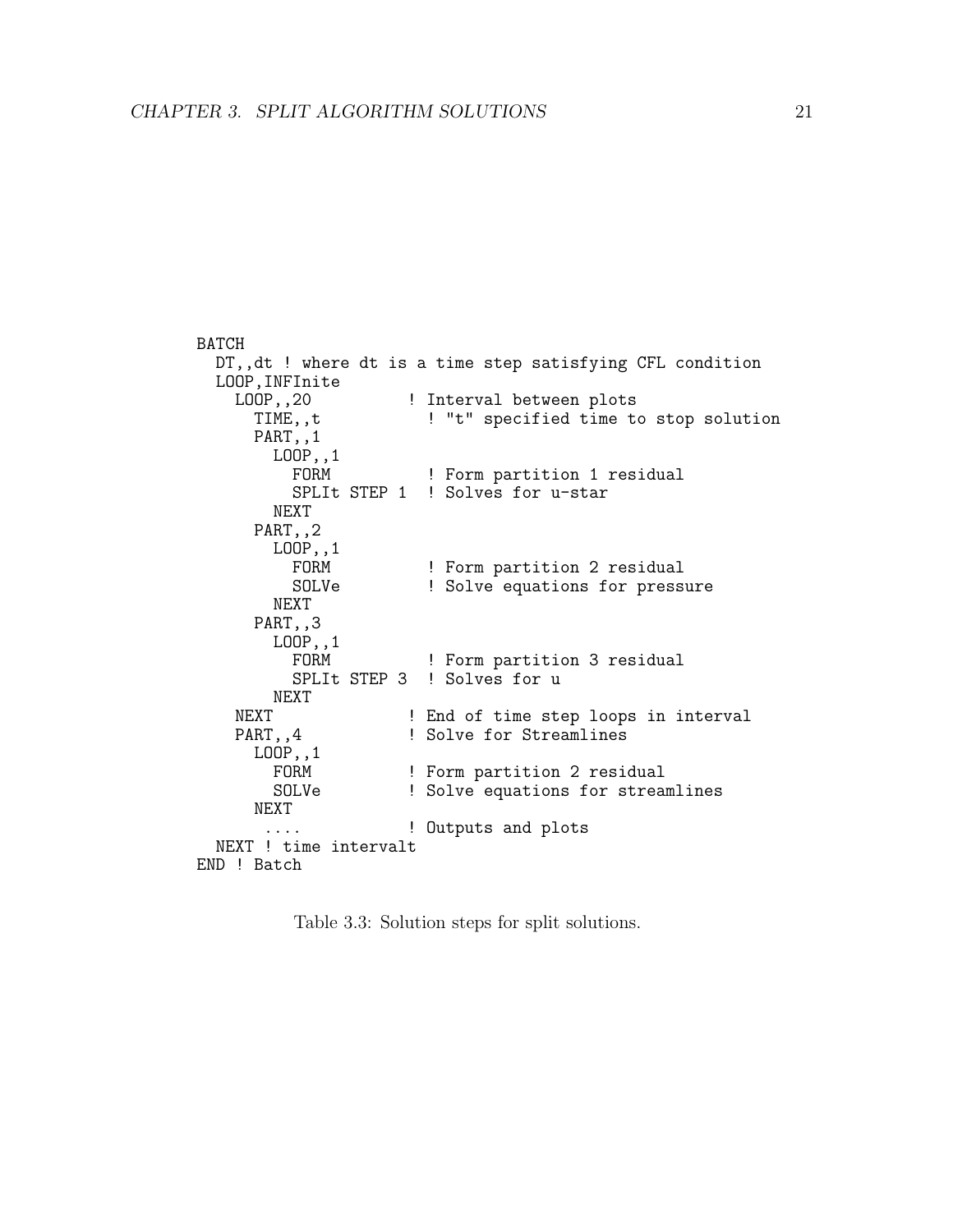## <span id="page-25-2"></span><span id="page-25-0"></span>Appendix A

## Driven Cavity Input files

As a simple example we consider the driven cavity problem. The domain is a unit square as shown in Figure [A.1](#page-25-1) and is subjected to a uniform tangential velocity  $u_1$ along the entire top. The properties for the analysis are  $\nu = 0.01$ ,  $\rho = 1$  and  $u_1 = 1$ which, at steady state yields a Reynolds number of 100. The problem may be analyzed for each of the formulations described above using the input files listed in the following sections. Each problem uses a uniform mesh of square elements.



<span id="page-25-1"></span>Figure A.1: Driven cavity problem geometry.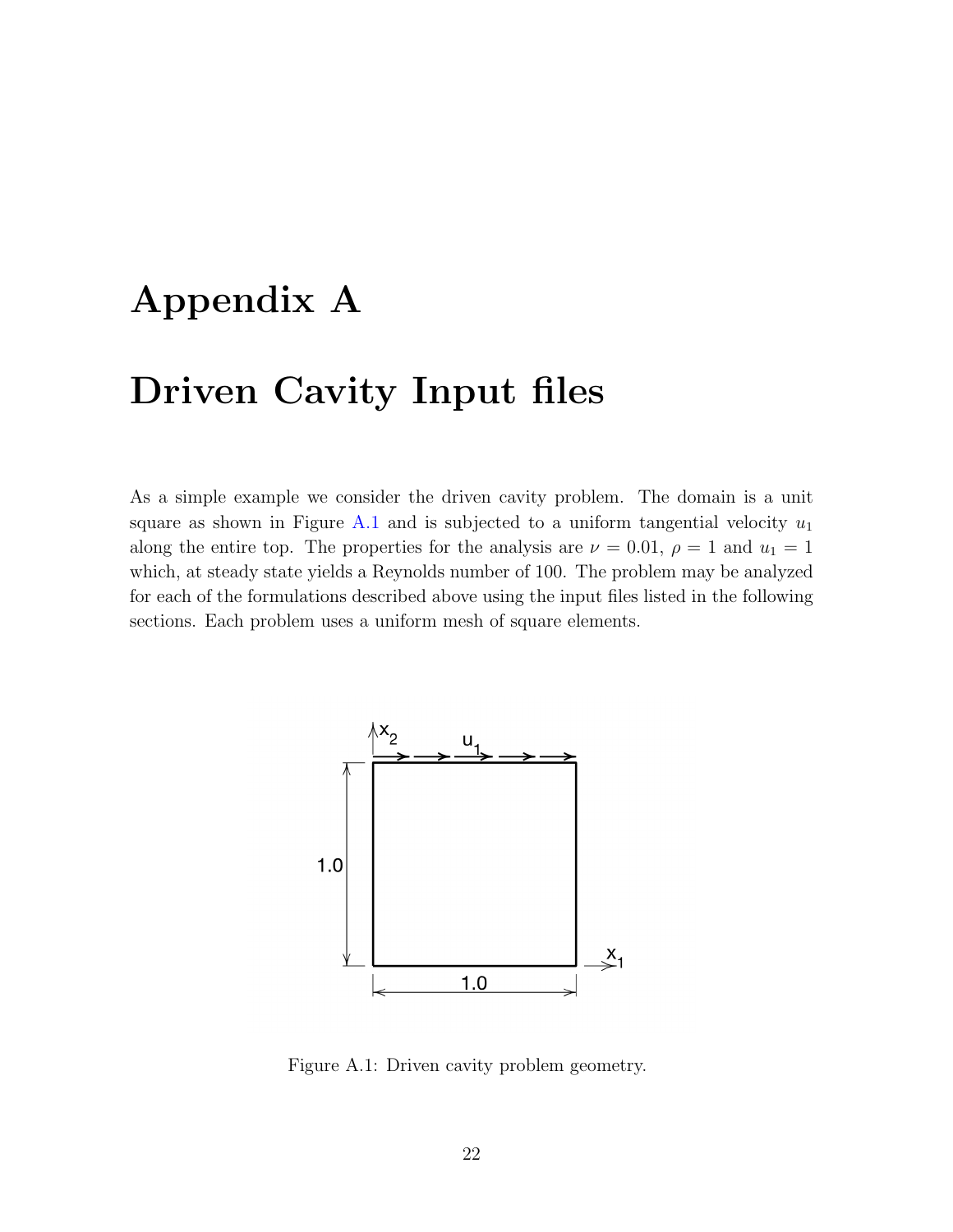### <span id="page-26-1"></span><span id="page-26-0"></span>A.1 Velocity formulation

```
feap * * Driven cavity 2-d form: Qn/Pm type formulation
  0 0 0 2 3 9
mate 1<br>fluid
           ! Uses dofs 1-2 for velocity; 3 for pressure
    newtonian viscosity 0.01
    type velocity 1<br>type stream 3
    type stream
    density mass 1.0
noprint
param
n = 100block
  cart n n
   quad 9
   1 0 0
   2 1 0
   3 1 1
   4 0 1
ebou
  1 0 1 1 1
  2 0 1 1 1
  1 1 1 1 1
  2 1 1 1 1
cbou set
 node 0.5 0 1 0 1
csurf
 displ 1
   line
      1 1 1 1.0
      2 0 1 1.0
end
partition
1 1 0
0 0 1
batch
 noprint
 prop
 dt,,1
```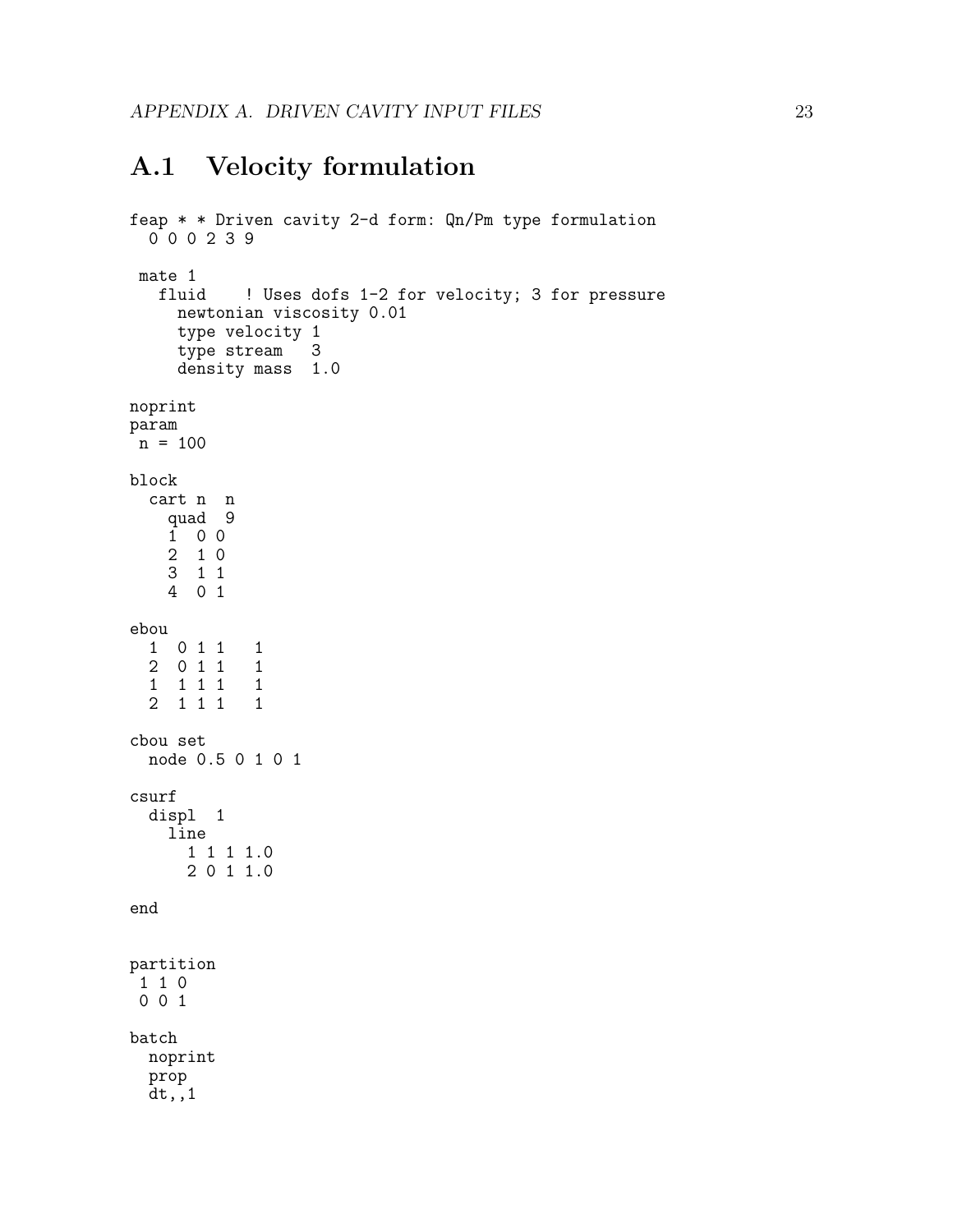```
loop,,1
   time
   partition,,1
      loop,,10
       utang,,1
     next
   partition,,2
      loop,,10
        tang,,1
      next
   plot frame 1
   plot cont 1 0 1
   plot frame 2
   plot cont 2 0 1
   plot frame 3
    plot rang -0.5 0.5
    plot stre 7 0 1 ! Pressure plot
   plot rang 0 0
   plot frame 4
   plot cont 3 0 1
 next
 disp coor 1 0.5
 disp coor 2 0.5
end
inter
stop
```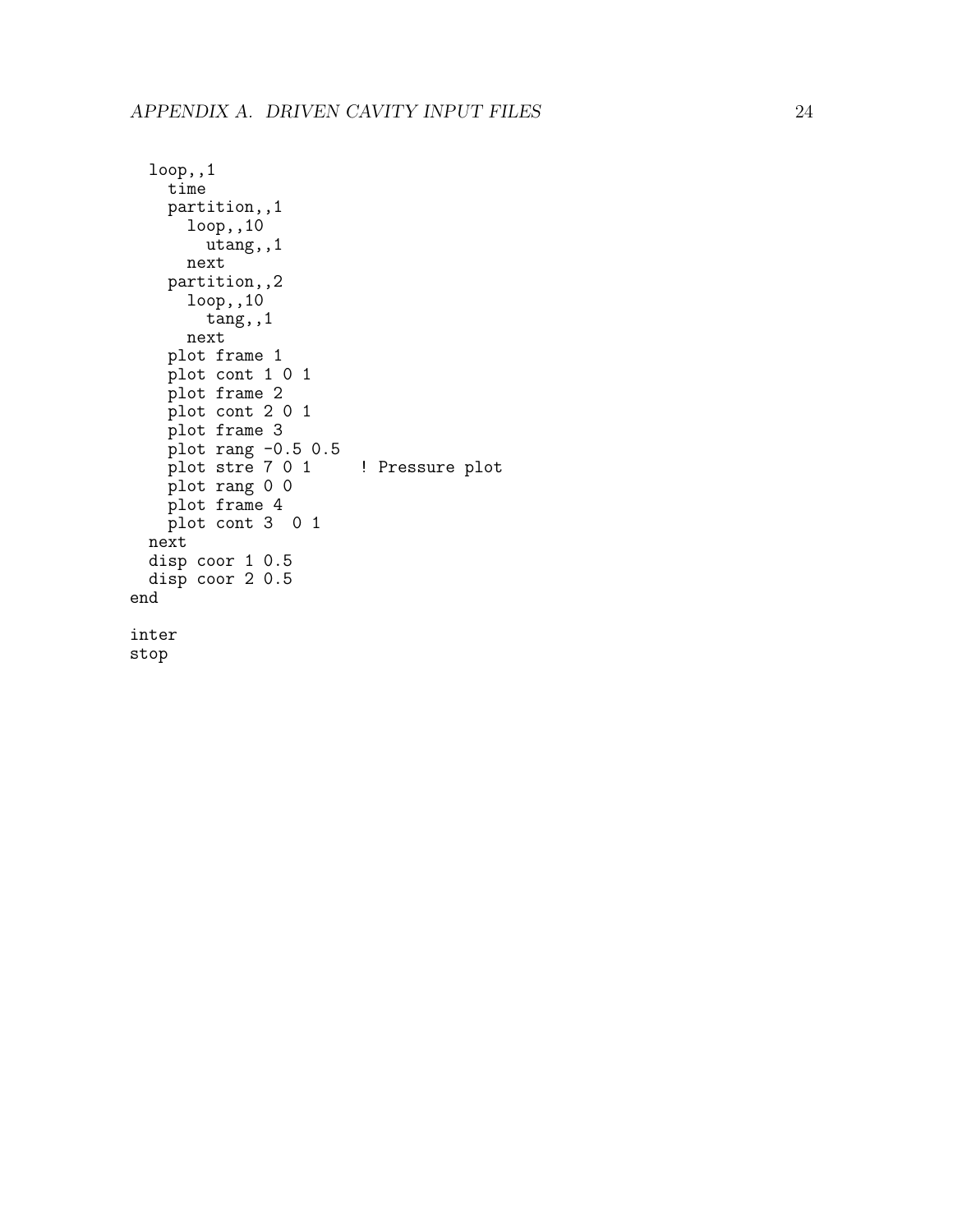### <span id="page-28-1"></span><span id="page-28-0"></span>A.2 Taylor-Hood formulation

```
feap * * Driven cavity 2-d form: Taylor-Hood type formulation
  0 0 0 2 4 9
parameter<br>st = 4! DOF for streamlines
mate 1<br>fluid
            ! Uses dofs 1-2 for velocity; 3 for pressure
     newtonian viscosity 0.01
     density mass 1.0
     type hood
     type stream st
noprint
param
n = 100block
  cart n n
    quad 9
    1 0 0
    2 1 0
    3 1 1
    4 0 1
ebou
  1 0 1 1 0 1
  \begin{array}{cccccc} 2 & 0 & 1 & 1 & 0 & 1 \\ 1 & 1 & 1 & 1 & 0 & 1 \end{array}1 1 1 1
  2 1 1 1 0 1
cbou set
   node 0.5 0 1 0 1 1
csurf
  displ 1 1.0
    line
      1 1 1 1.0
      2 0 1 1.0
end
partition
 1 1 1 0
 0 0 0 1
```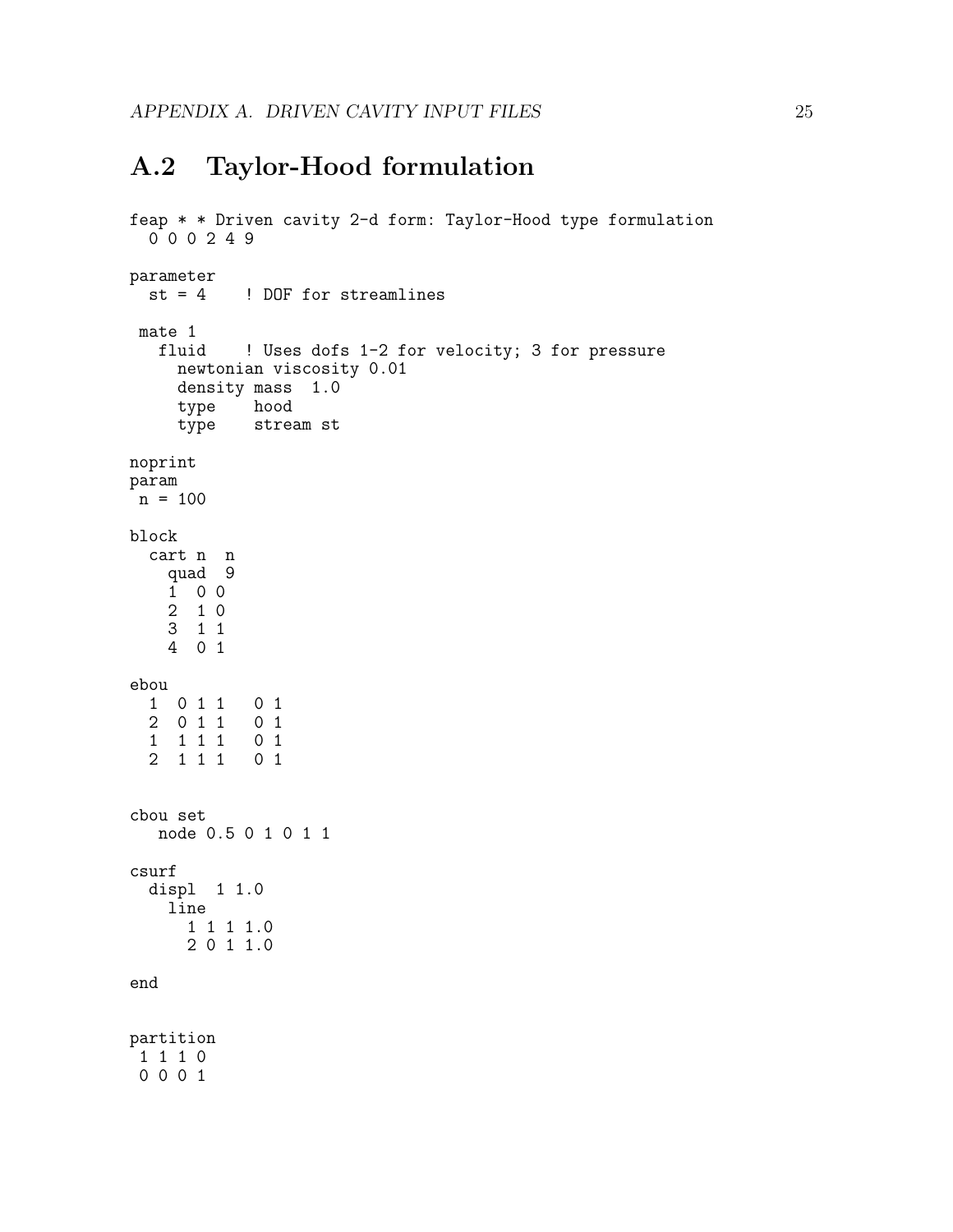```
batch
 noprint
 prop
 dt,,1
 loop,,1
   time
   partition,,1
      loop,,10
       utang,,1
      next
   partition,,2
      loop,,10
       tang,,1
      next
   plot frame 1
   plot cont 1 0 1
   plot frame 2
   plot cont 2 0 1
   plot frame 3
    plot rang -0.5 0.5
    plot stre 7 0 1 ! Pressure plot
   plot rang 0 0
   plot frame 4
   plot cont st 0 1
 next
 disp coor 1 0.5
 disp coor 2 0.5
end
inter
stop
```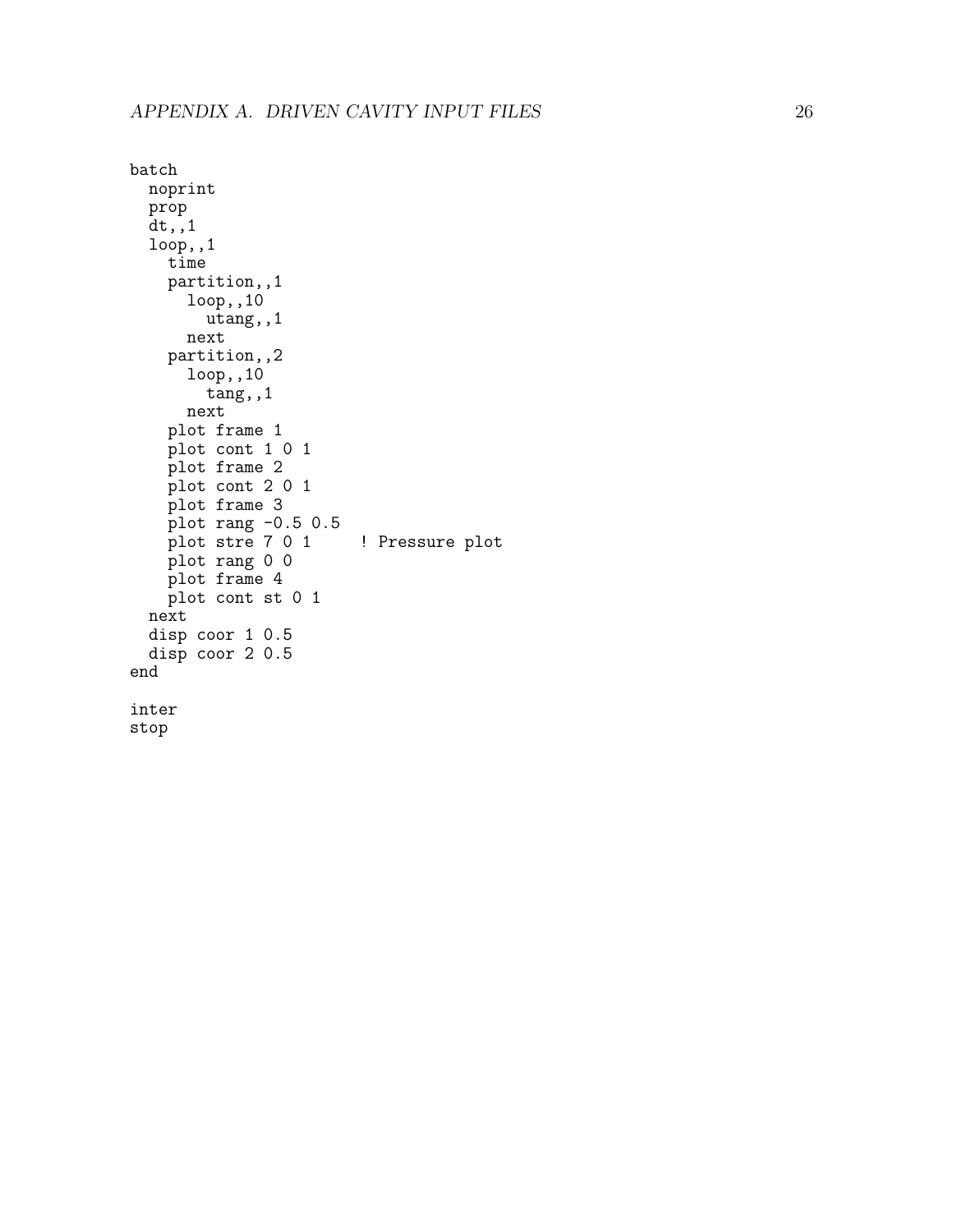### <span id="page-30-1"></span><span id="page-30-0"></span>A.3 Dohrmann-Bochev formulation

```
feap * * Driven cavity 2-d form: Dohrmann-Bochev stabilized
  0 0 0 2 4 4
mate 1<br>fluid
           ! Uses dofs 1-2 for velocity; 3 for pressure
    newtonian viscosity 0.01
    type bochev 1
    type stream 4
    density mass 1.0
    penalty,,2 ! Stabilizing value
noprint
param
n = 100
block
  cart n n
   quad 4
   1 0 0
   2 1 0
   3 1 1
   4 0 1
ebou
  1 0 1 1 0 1
 2 0 1 1 0 1
  1 1 1 1 0 1
       1 1 0 1
cbou set
  node 0.5 0.0  1 0  1 1
csurf
  displ 1 1.0 ! Top velocity
   line
     1 1 1 1.0
     2 0 1 1.0
end mesh
partition
 1 1 1 0 9 ! Solve for velocity/pressure
 0 0 0 1 9 ! Streamline solution
batch
 noprint
 prop
 dt,,1
```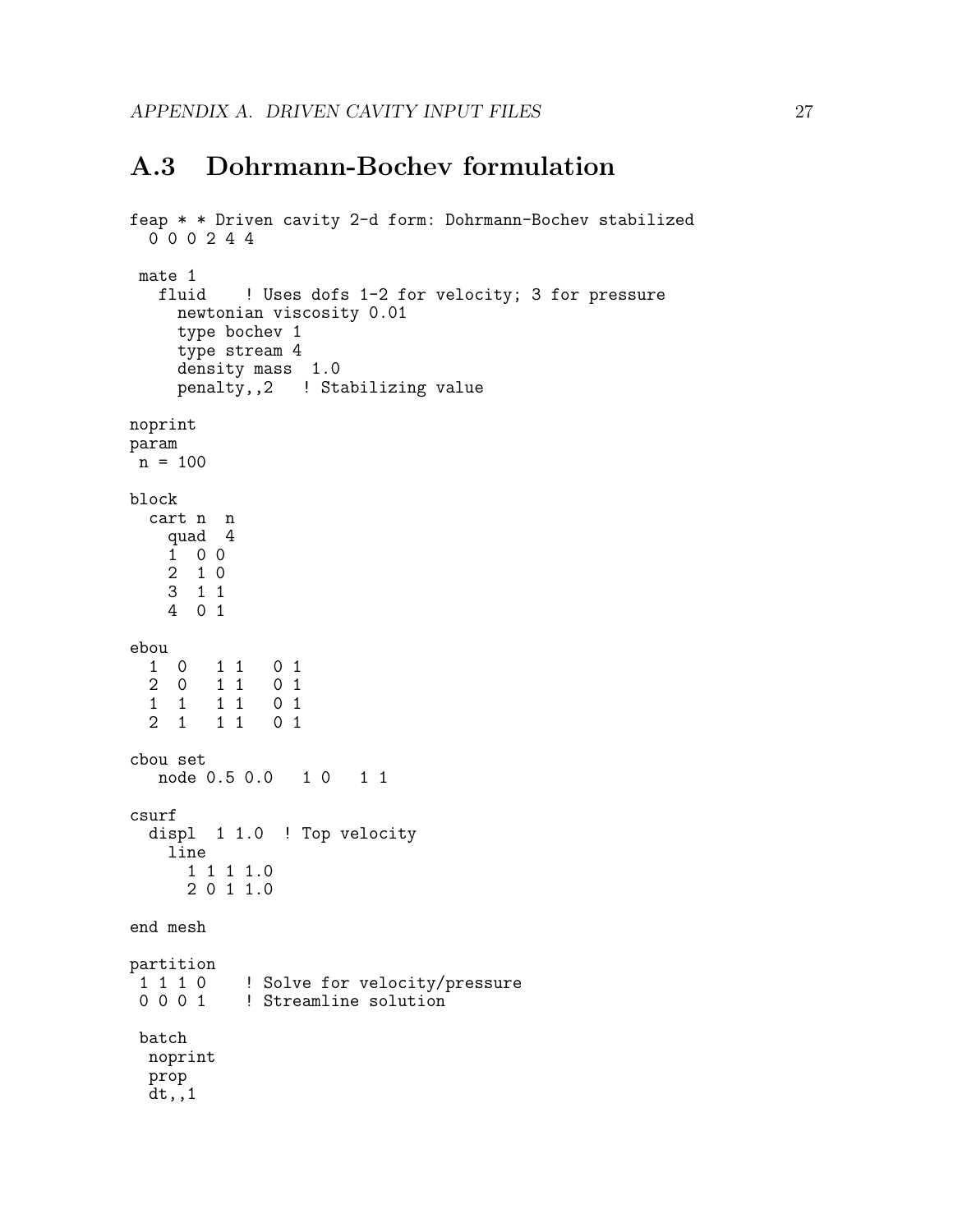```
loop,,1
    time
    partition,,1
      loop,,10
        utang,,1
      next
    partition,,2
      loop,,10
        tang,,1
      next
    plot frame 1
    plot cont 1 0 1
   plot frame 2
    plot cont 2 0 1
   plot frame 3
    plot rang -0.5 0.5
    plot cont 3 0 1 <sup>9</sup> ! Pressure plot
    plot rang 0 0
   plot frame 4
   plot cont 4 0 1
 next
end
inter
stop
```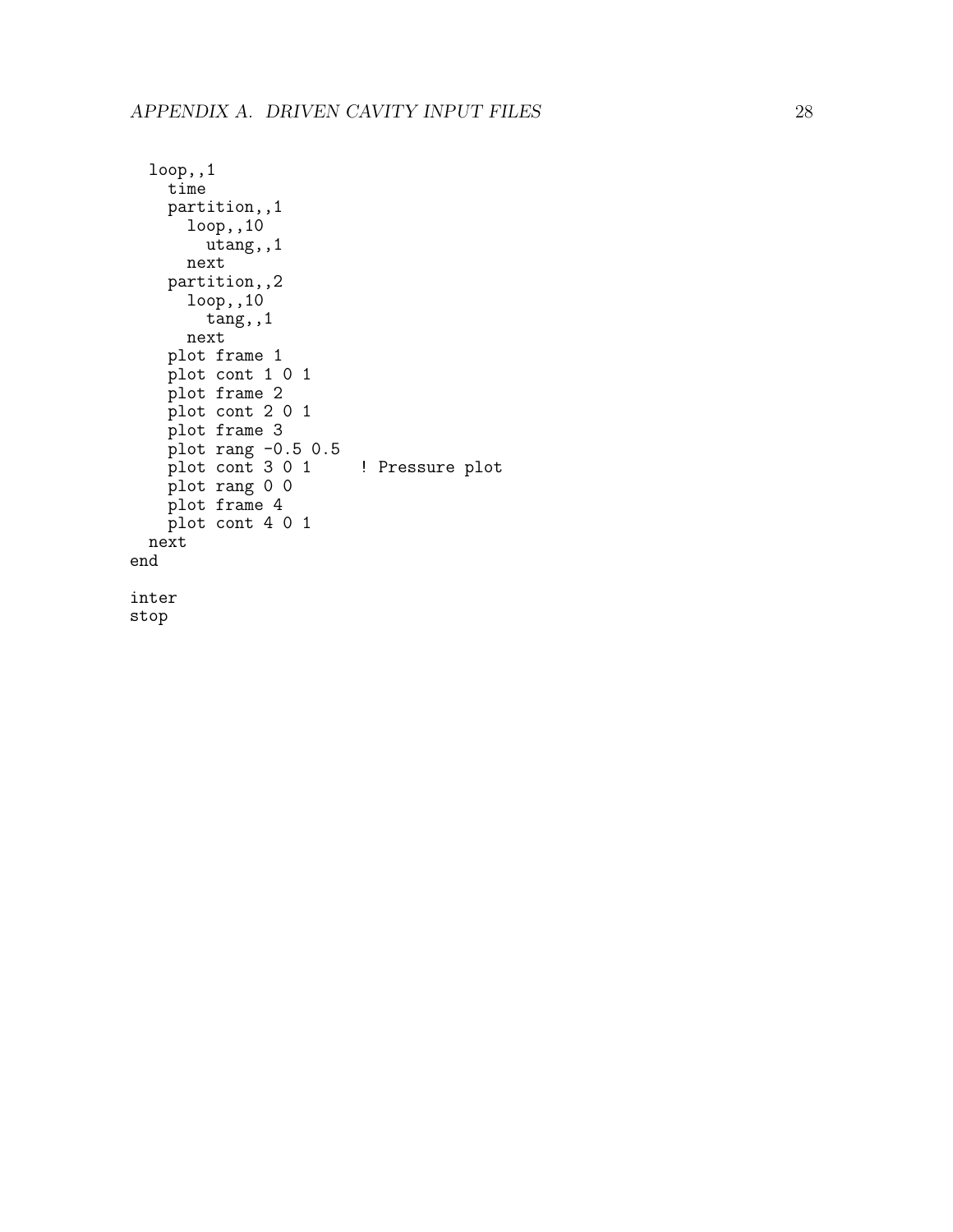### <span id="page-32-1"></span><span id="page-32-0"></span>A.4 Chorin split formulation

```
param
  q = 9feap * * Driven cavity 2-d Chorin Split form
  0 0 0 2 6 q
noprint
parameter
  st = 6 ! Streamline dof
 mate 1
   fluid
      newtonian viscosity 0.01
      type chorin 2 ! ! Applied to partition 2 of split
      type stream st
      density mass 1.0
param
 n = 40m = n + 1m1 = n*m + 1m2 = m*mnh = n/2block
  cart n n
     quad q
     1 0 0
     2 1 0
     3 1 1
     4 0 1
! Normal velocity boundaries are fixed
ebou
  \begin{array}{ccccccccc}\n1 & 0 & 1 & 0 & 0 & 1 & 1 & 1 \\
1 & 1 & 1 & 0 & 0 & 1 & 1 & 1\n\end{array}\begin{array}{ccccccccc}\n1 & 1 & 1 & 0 & 0 & 1 & 1 & 1 \\
2 & 0 & 0 & 1 & 0 & 1 & 1 & 1\n\end{array}\begin{array}{cccc} 0 & 1 & 1 & 1 \\ 0 & 1 & 1 & 1 \end{array}2 \t1 \t0 \t1cbou ! To release normal nodal velocity at center bottom
  node 0.5 0.0 1 0 1 1 0 1
! set tangential velocity (leaky)
 disp
  m1 1 1.0 0.0 0.0 1.0 0.0
  m2 0 1.0 0.0 0.0 1.0 0.0
```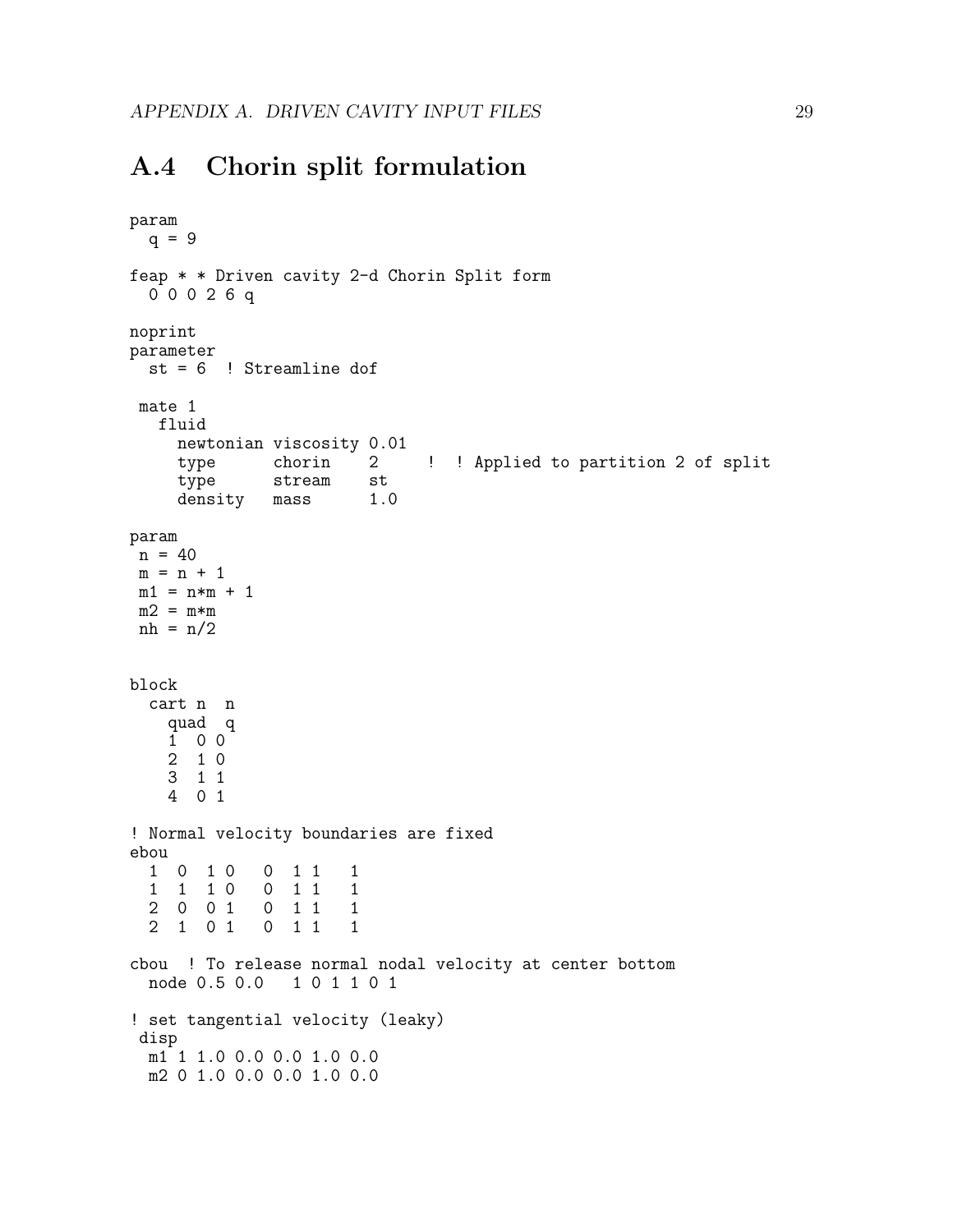```
end mesh
partition ! Split algorithm for u, u-star & p
0 0 0 1 1 0 ! u-star
0 0 1 0 0 0 ! pressure
1 1 0 0 0 0 ! u
 0 0 0 0 0 1 ! Streamlines
batch
  tplot,,50
end
disp nh+1 2
show
batch
 print off
 noprint log
 dt,,0.005 ! n = 40
! u_star
  part,,1
   mass lump
! Pressure
  part,,2
    tang
! u
  part,,3
   mass lump
! Streamline
  part,,4
    tang
  loop,,500
    loop,,50 ! Plot every 50 time increments<br>time,,5 ! Stop at time = 5
               ! Stop at time = 5part,,1
        loop,,1
          form
          split step 1
        next
      part,,2
        loop,,1
          form
          solv
        next
      part,,3
        loop,,1
          form
          split step 3
        next
    next
    plot fram 1
    plot cont 1 0 1
```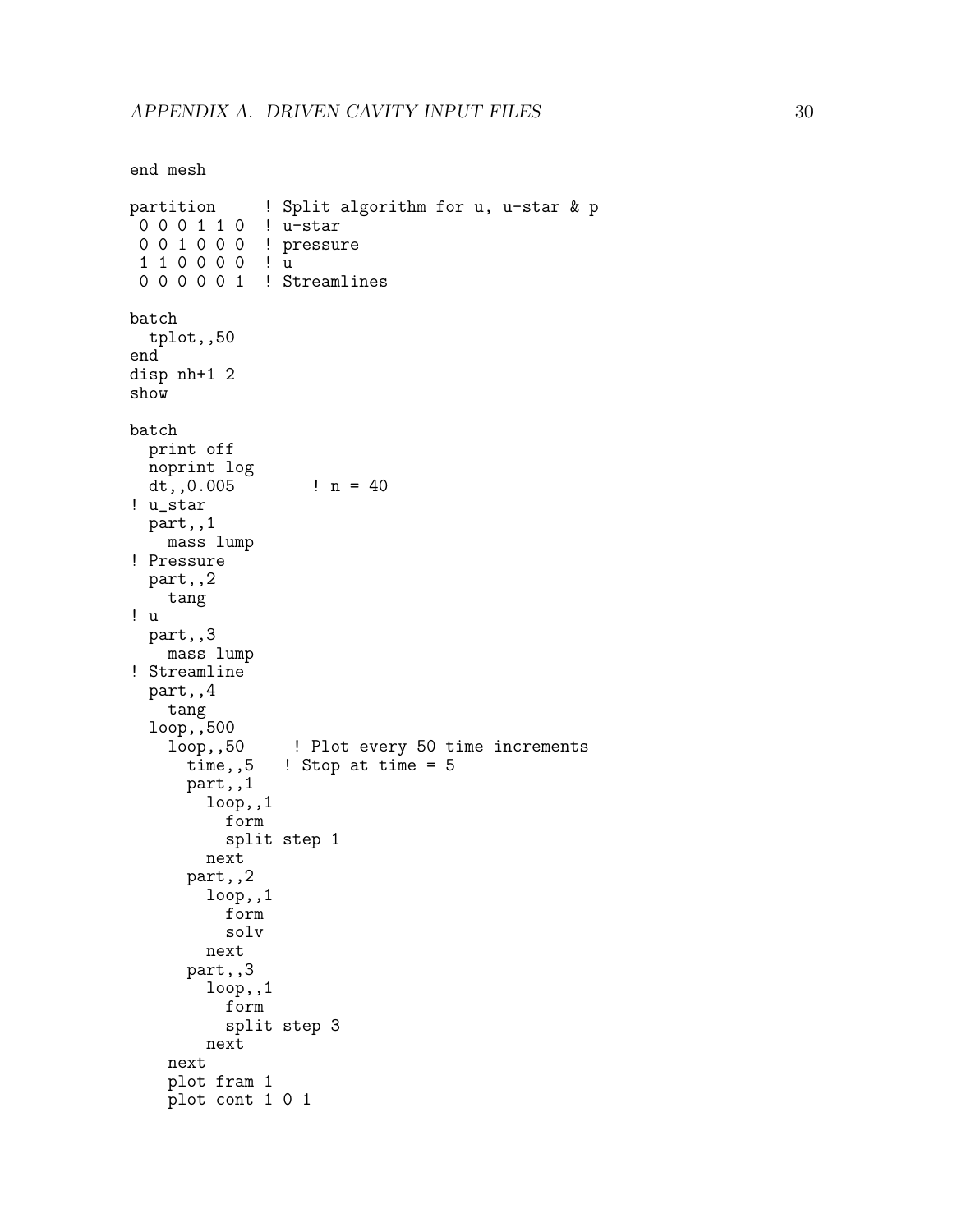```
plot fram 2
   plot cont 2 0 1
   plot fram 3
   plot cont 4 0 1
   plot fram 4
   plot cont 5 0 1
 next
! Output solution at mid levels
! disp coor 1 0.5
! disp coor 2 0.5
end
inter
! Streamline solution
batch
 part,,4
 loop,,1
   tang,,1
 next
 plot wipe
 plot frame
 plot cont 6 0 1
end
inter
stop
```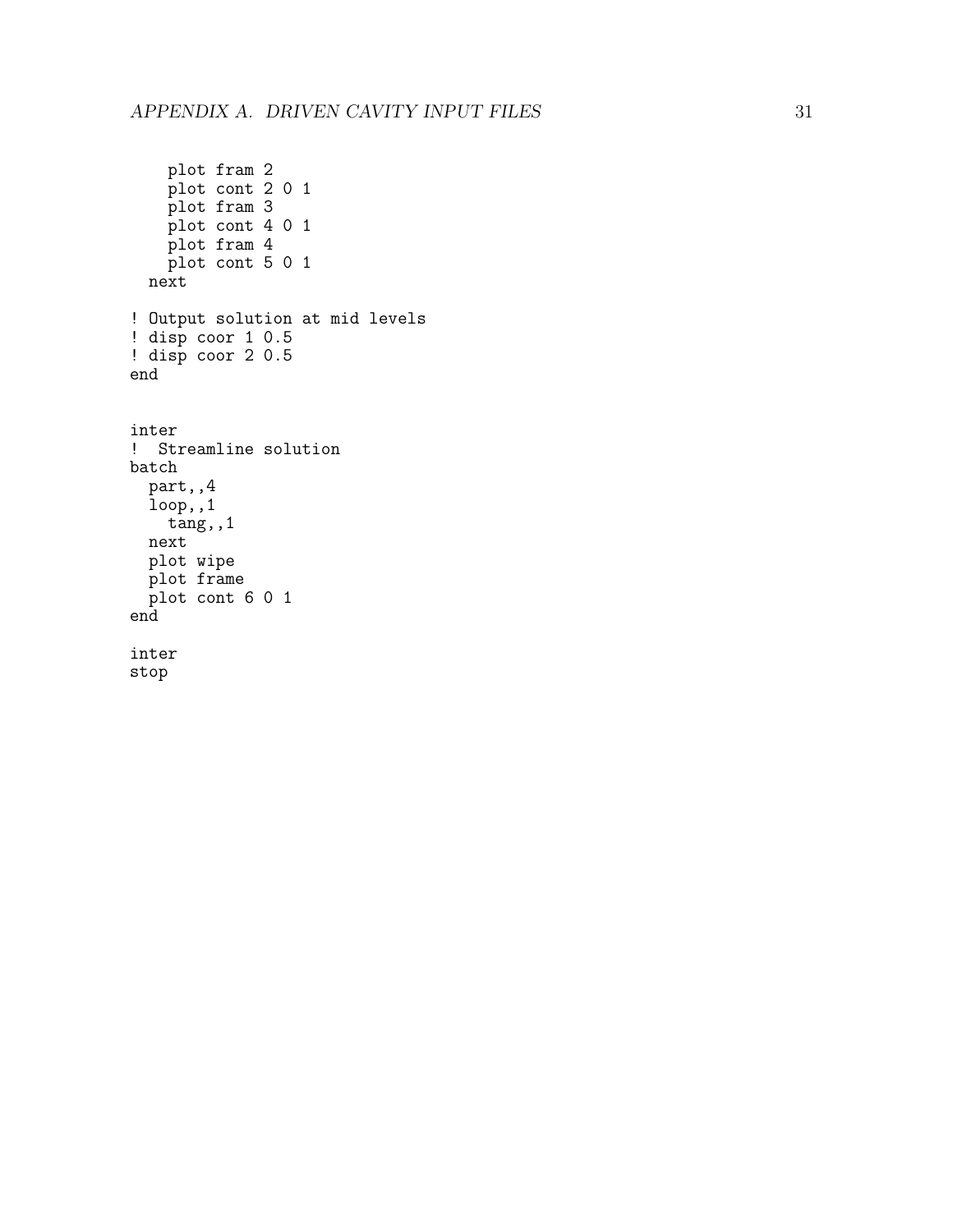### <span id="page-35-1"></span><span id="page-35-0"></span>A.5 Donea et al. split formulation

```
feap * * Driven cavity 2-d Donea Split form
  0 0 0 2 6 4
noprint
parameter
  st = 6 ! Streamline dof
 mate 1
   fluid
     newtonian viscosity 0.01
     type donea 2 \qquad ! Applied to partition 2 of split
     type stream st
     density mass 1.0
param
 n = 40m = n + 1m1 = n*m + 1m2 = m*mnh = n/2block
  cart n n
    quad 4
    1 0 0
    2 1 0
    3 1 1
    4 0 1
! Element pressure boundary condition
lbou
  m/2 1
boun ! All nodal pressures are out
  1 1 0 0 -1 0 0
m2 0 0 0 1 0 0
! Normal velocity boundaries are fixed
ebou
  1 0 1 0 1 1 1 1
  1 1 1 0 1 1 1 1
  \begin{array}{ccccccccc}\n2 & 0 & 0 & 1 & 1 & 1 & 1 & 1\\
2 & 1 & 0 & 1 & 1 & 1 & 1 & 1\n\end{array}2 \t1 \t0 \t1cbou ! To release nodal velocity at center bottom
  node 0.5 0.0 1 0 1 1 0 1
```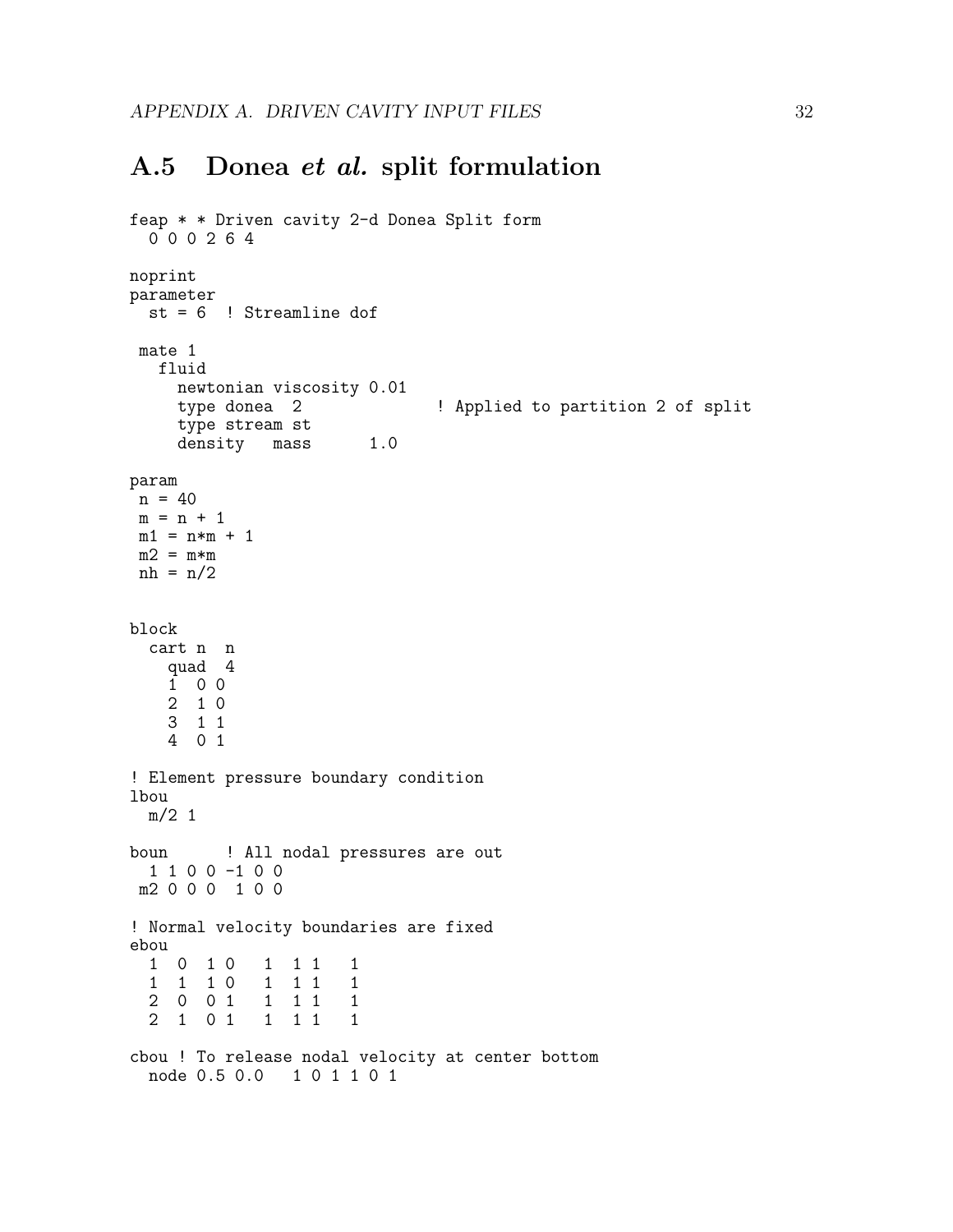```
! set tangential velocity (leaky)
disp
 m1 1 1.0 0.0 0.0 1.0 0.0
 m2 0 1.0 0.0 0.0 1.0 0.0
end mesh
partition ! Split algorithm for u, u-star & p
0 0 0 1 1 0 ! u-star
0 0 1 0 0 0 ! pressure
1 1 0 0 0 0 ! u
0 0 0 0 0 1 ! Streamlines
batch
 print off
 noprint log
 dt,,0.005 ! n = 40
! u_star
 part,,1
   mass lump
! Pressure matrix
 part,,2
    split init
! u
  part,,3
   mass lump
  loop,,500<br>loop,,50
                 ! Plot every 50 time increments
      time,,5 ! Stop at time = 5
      part,,1
        loop,,1
          form
          split step 1
        next
      part,,2
        loop,,1
          form
          split step 2
        next
      part,,3
        loop,,1
          form
          split step 3
        next
   next
   plot fram 1
   plot cont 1 0 1
    plot fram 2
   plot cont 2 0 1
   plot fram 3
   plot cont 4 0 1
```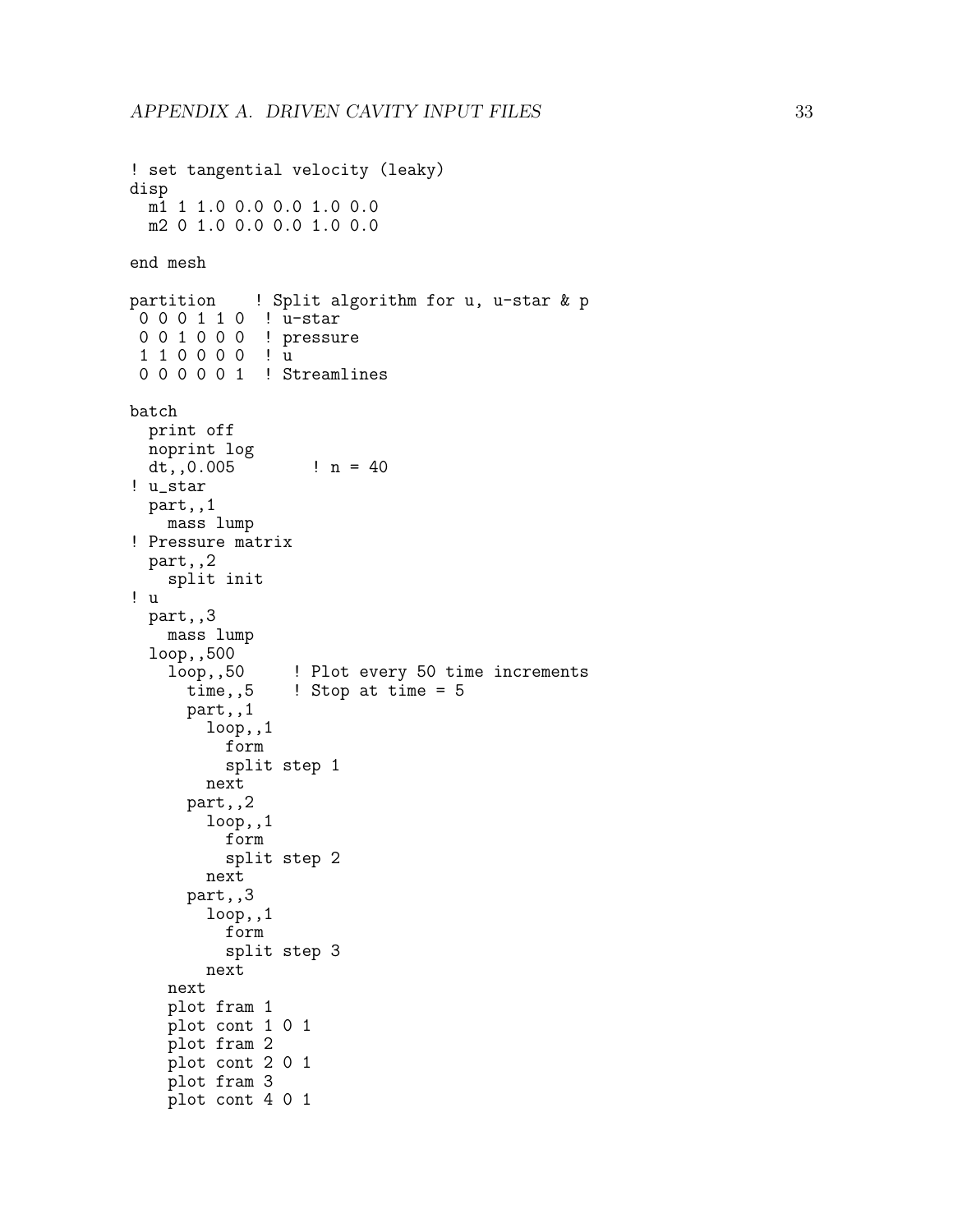```
plot fram 4
   plot cont 5 0 1
  next
! Output solution at mid levels
! disp coor 1 0.5
! disp coor 2 0.5
end
inter
! Streamline solution
batch
 part,,4
  loop,,1
   tang,,1
 next
 plot wipe
 plot frame
 plot cont 6 0 1
end
inter
stop
```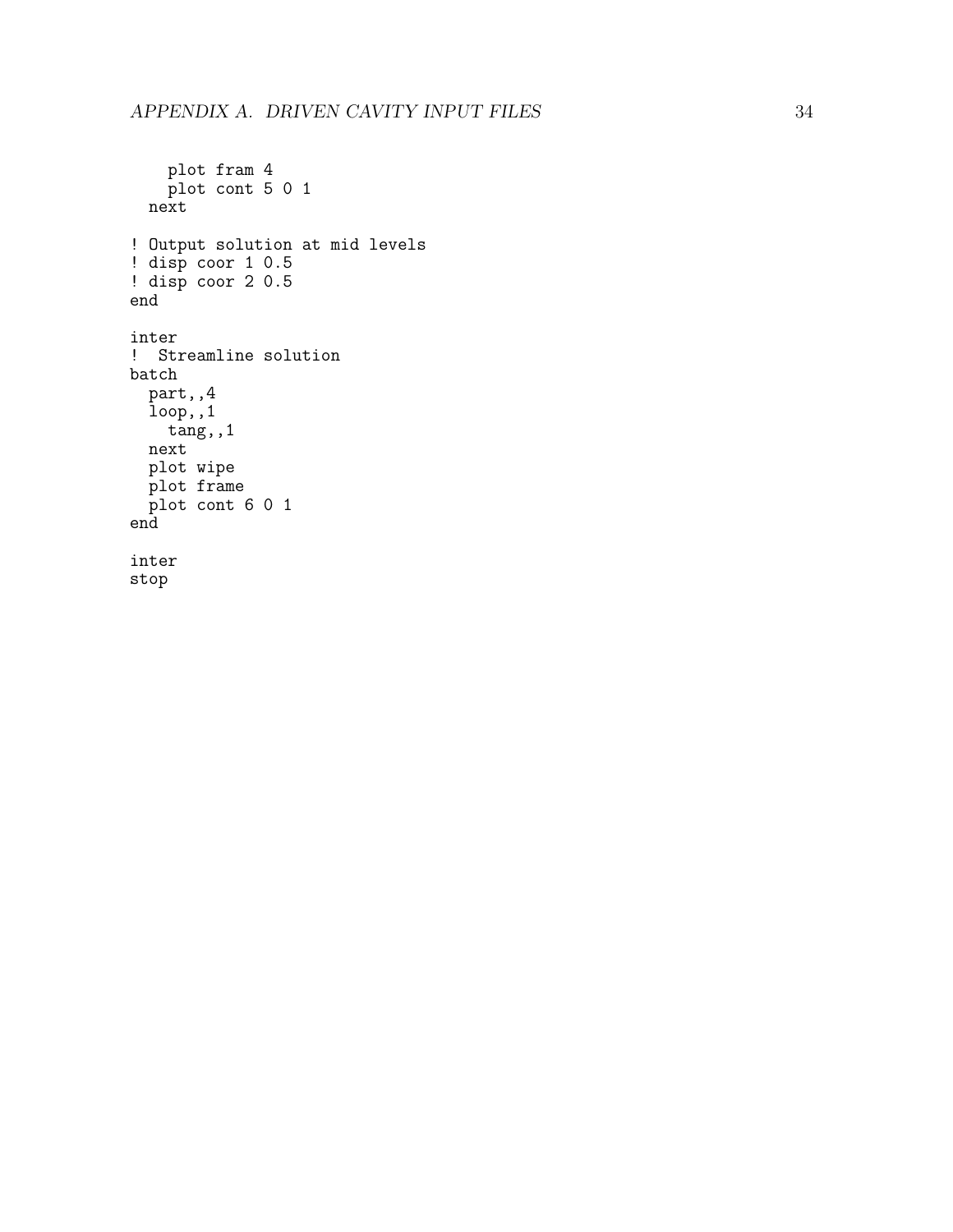## Bibliography

- <span id="page-38-0"></span>[1] R.L. Taylor and S. Govindjee. FEAP - A Finite Element Analysis Program, User Manual. University of California, Berkeley. [http://projects.ce.berkeley.edu/](http://projects.ce.berkeley.edu/feap) [feap](http://projects.ce.berkeley.edu/feap).
- <span id="page-38-1"></span>[2] O.C. Zienkiewicz, R.L. Taylor, and J.Z. Zhu. The Finite Element Method: Its Basis and Fundamentals. Elsevier, Oxford,  $7<sup>th</sup>$  edition, 2013.
- <span id="page-38-2"></span>[3] O.C. Zienkiewicz, R.L. Taylor, and D. Fox. The Finite Element Method for Solid and Structural Mechanics. Elsevier, Oxford,  $7<sup>th</sup>$  edition, 2013.
- <span id="page-38-3"></span>[4] C. Taylor and P. Hood. A numerical solution of the Navier-Stokes equations using the finite element technique. Computers  $\mathscr B$  Fluids, 1:73–100, 1973.
- <span id="page-38-4"></span>[5] A.J. Chorin. A numerical method for solving incompressible viscous problems. Journal of Computational Physics, 2:12–26, 1967.
- <span id="page-38-5"></span>[6] J. Donea, S. Giuliani, H. Laval, and L. Quartapelle. Finite element solution of unsteady Navier-Stokes equations by a fractional step method. Computer Methods in Applied Mechanics and Engineering, 33:53–73, 1982.
- <span id="page-38-6"></span>[7] J. Donea and A. Huerta. Finite Element Methods for Flow Problems. John Wiley & Sons, Chichester, 2003. [https://onlinelibrary.wiley.com/doi/book/10.1002/](https://onlinelibrary.wiley.com/doi/book/10.1002/0470013826) [0470013826](https://onlinelibrary.wiley.com/doi/book/10.1002/0470013826).
- <span id="page-38-7"></span>[8] C.R. Dohrmann and P.B. Bochev. A stabilized finite element method for the Stokes problem based on polynomial pressure projections. International Journal for Numerical Methods in Fluids, 46:183–201, 2004.
- <span id="page-38-8"></span>[9] O.C. Zienkiewicz, R.L. Taylor, and P. Nithiarasu. The Finite Element Method for Fluid Dynamics. Elsevier, Oxford,  $7<sup>th</sup>$  edition, 2014.